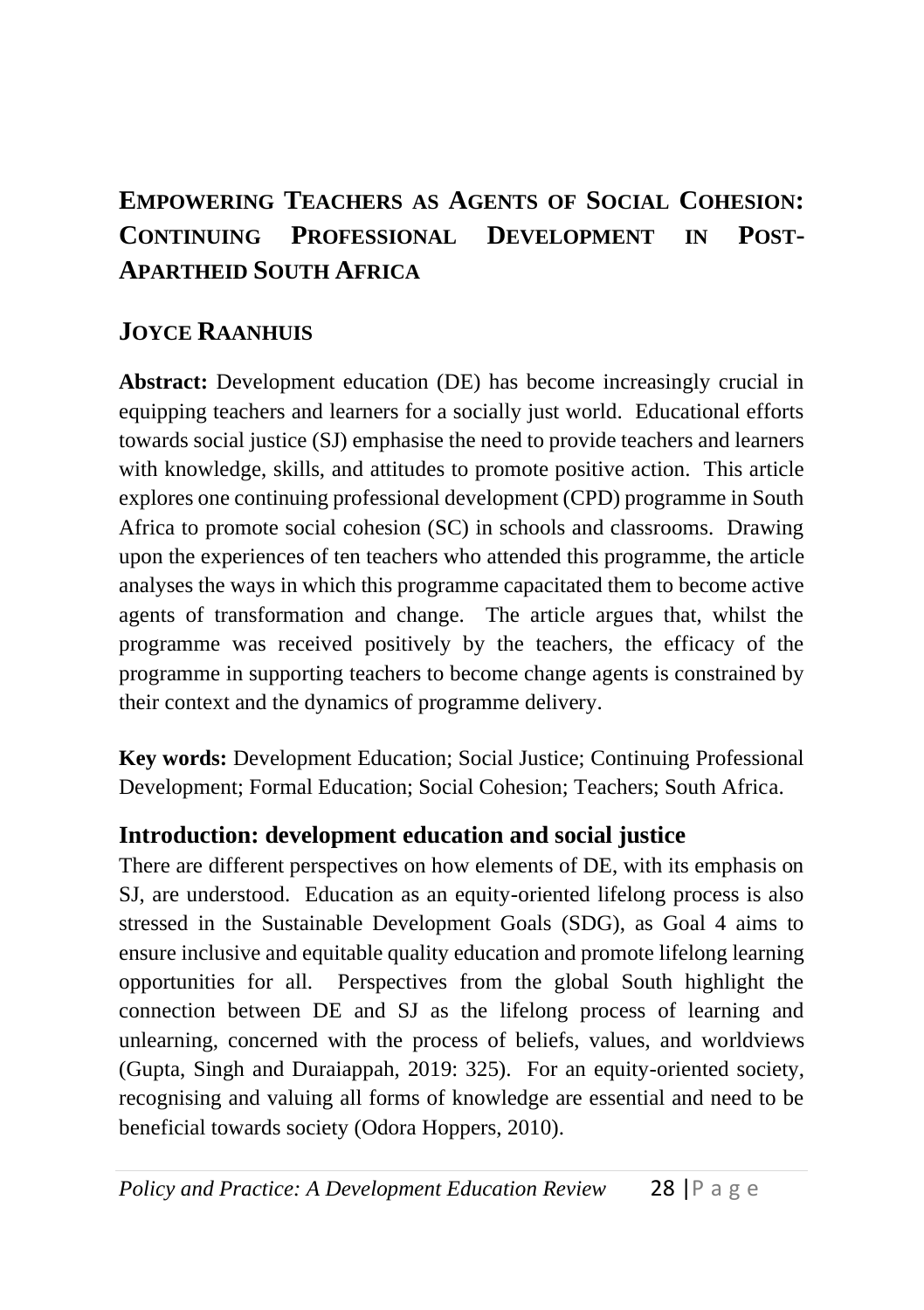DE for SJ includes challenging stereotypes and encouraging independent thinking, in order to critically explore how global justice issues interlink with everyday lives (Irish Aid, 2017; Bourn, 2014). However, in unequal and fragmented societies, such as South Africa, the role of DE involves redressing inequalities due to colonialism and apartheid, and present structural inequalities (Abdi, 2003; Jooste and Heleta, 2016). This includes recognising the benefits of access to citizenship rights, considering that those rights remain unevenly distributed whereby poor people continue to experience significant levels of discrimination and marginalisation (Soudien, 2016: 585). Thus, building identities which are both national and cosmopolitan are also challenging, as in South Africa this is narrated through 'unity in diversity' (Staeheli and Hammett, 2013). However, perceptions of DE often emanate from the global North, which might not suit the conditions and understandings of people in the global South (Jooste and Heleta, 2016). This highlights the imperative question about which values, and norms are guiding DE for SJ (Ibid.). Therefore, a belief and commitment towards SJ is needed which includes epistemological and ontological knowledge generation to equip teachers and learners for DE. As Odora Hoppers (2015) argues there are ways of knowing and issues of indigenous knowledge systems (IKS) that are important in shifting the power dynamics towards an agenda of DE aimed at SJ. This, furthermore, includes the need for different voices from lived experiences of racialised and marginalised people in order to dismantle the reproduction of Eurocentric power relations, inequalities and injustice (Sultana, 2019). Thus, an approach to DE is underpinned by elements of transformative learning (Mayo, 2019; Brown, 2015), a commitment to reflection and dialogue, and positive action for change (Bourn, 2014: 21, 22). This includes the development of graduates who are socially responsible, and ethical and globally competent (Jooste and Heleta, 2016: 2).

This article is theoretically informed by the concept of DE in the global South. An approach towards DE for SJ needs to be life-long and foreground contextual and historical aspects of societies, which influence the dynamics of inequalities and power. In an attempt towards redistribution of knowledge for all, epistemic and ontological knowledges need to be generated,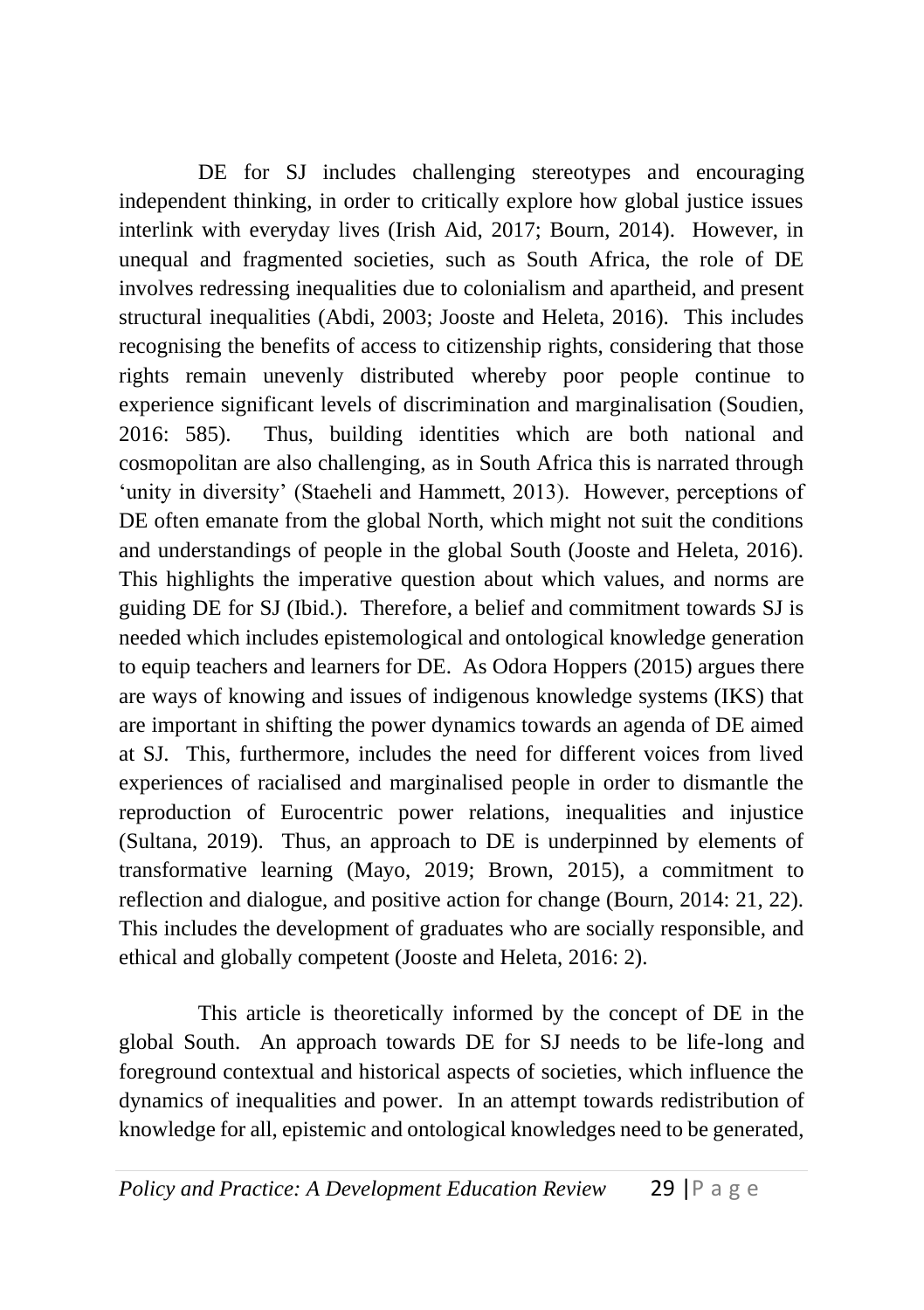and principles of IKS need to be incorporated. This requires a transformation of beliefs, values and attitudes and an ongoing commitment to become socially responsible, ethical and globally competent.

This article analyses a continuing professional development (CPD) programme for social cohesion (SC) from a SJ point of view. SC is South Africa's nationwide concept used to redress inequalities of the past to achieve SJ, equity and unity. SC is viewed as a societal rather than an individual goal and comprises horizontal and vertical dimensions (Colletta and Cullen, 2000; Chan, To and Chan, 2006). The horizontal dimension refers to individual and communal attitudes and relations, whereas the vertical dimensions consider the structural aspects of governing and governance affecting its citizens (Sayed et al., 2017). Furthermore, the level of SC is inversely correlated with the level of inequality. The more unequal a country, the less the level of SC and vice versa (Langer et al., 2015). Thus, in unequal countries, levels of political distrust and violence are often higher (Wilkinson and Pickett, 2010). In promoting a cohesive and just society, it is essential that historically systemic inequalities are reduced, resources are re-distributed, and relationships are strengthened (Sayed et al., 2017; Chan, To and Chan, 2006).

The article was guided by the following two research questions: how do teachers perceive a CPD programme for social cohesion? And, what knowledge, skills, attitudes, and values acquired from CPD supports teachers in their motivations towards positive action?

### **CPD for DE and social justice**

Timperley et al (2007) highlighted four factors in CPD that are important to teacher training, which are the CPD context, the content, activities, and the learning process. Clarke and Hollingsworth (2002) proposed a non-linear model of teacher growth, comprising a process of enactment and reflection, whereby the CPD participation influences the change of teachers' knowledge, beliefs and attitudes, followed by a change in classroom practices and, ultimately, changing student learning outcomes (Ibid.). The framework, developed by the Irish Development Education Association (IDEA),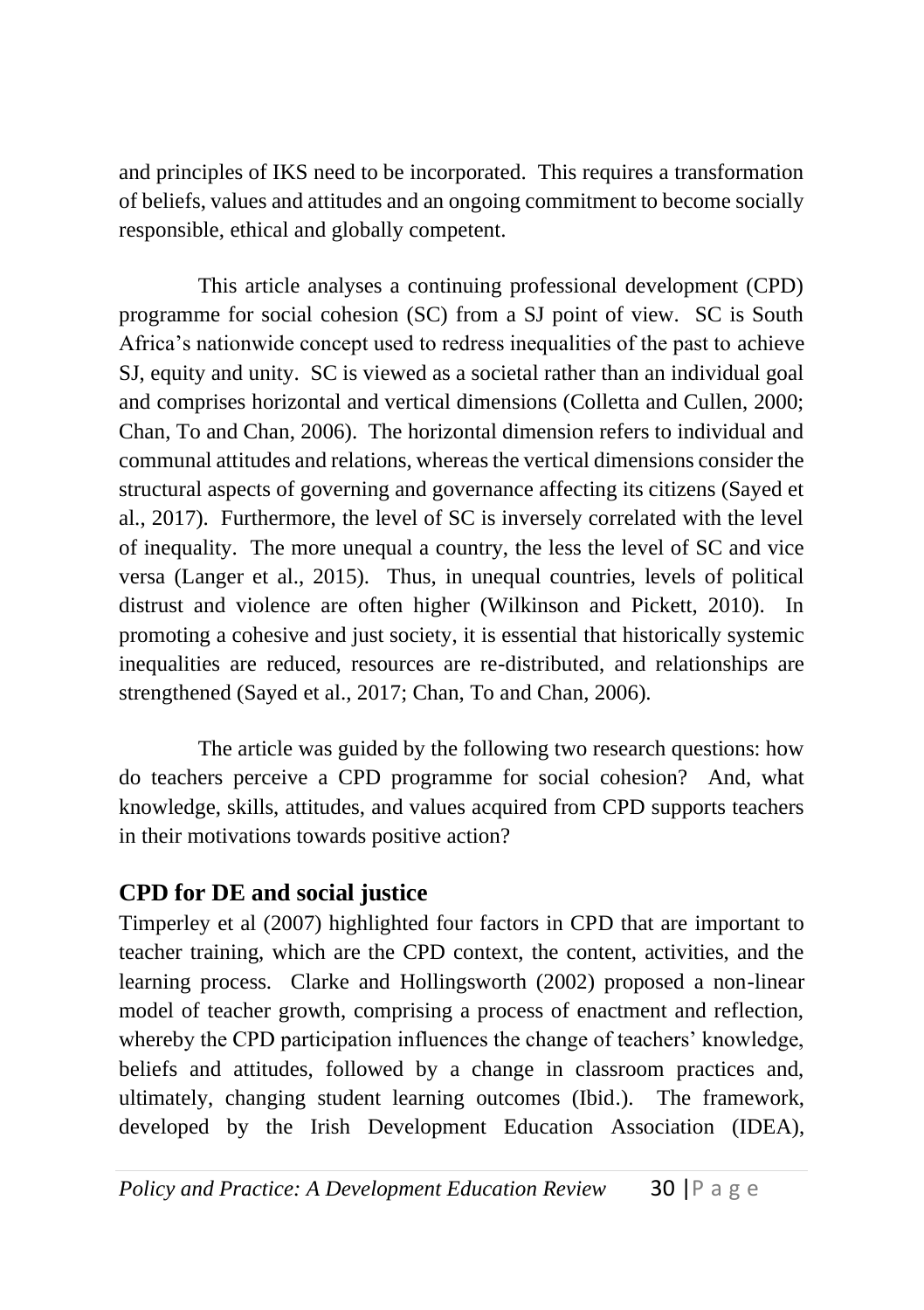comprises the following characteristics and components of DE: contribution to knowledge and understanding; strengthening of values and attitudes; enhancement of skills and competencies; and promotion of action (IDEA, 2015 in Irish Aid, 2017).

Andreotti (2006) differentiated between soft and critical approaches and implications for global citizenship and development education. The 'soft' approaches are based on the perception of common humanity, whereas 'critical' approaches focus on justice and complicity in harm (Ibid). Power, voice, and difference are central to the critical approaches, in an attempt to understand origins of assumptions and implications (Ibid.). This requires a degree of 'critical literacy' for teachers, by being mindful of their assumptions or implications of approaches, in order to not indirectly or intentionally reproduce belief systems and harmful practices (Andreotti, 2006: 30).

Bourn (2014) argued that a belief in SJ is influenced by personal, social and cultural aspects and can be a motivating factor for teachers to act as agents of change. However, Horner et al. (2015) argued that the role of teachers is twofold; as agents of change and conflict. These roles can play out simultaneously, in different moments and contexts. This means that teachers can promote harmony between pupils by emphasising respect, justice and inclusiveness but can also use their pedagogy and curriculum to perpetuate inequality and conflict between different groups (Ibid.). Quirke-Bolt and Jeffers (2018) argued that CPD in DE is more complex than other elements of professional capacity building. Quirke-Bolt and Jeffers (2018) drew on the work of Bourn (2014), who argued that teachers' CPD requires reflection and critical thinking of their understanding of DE. This is an engaged process of learning, with different ontological and epistemological perspectives (Ibid.). Mogliacci, Raanhuis and Howell (2016) indicated that changing beliefs and attitudes can be a long-lasting and demanding process, and argue that it is essential for teachers to engage in reflexive processes and have sufficient time and space for critical self-reflection.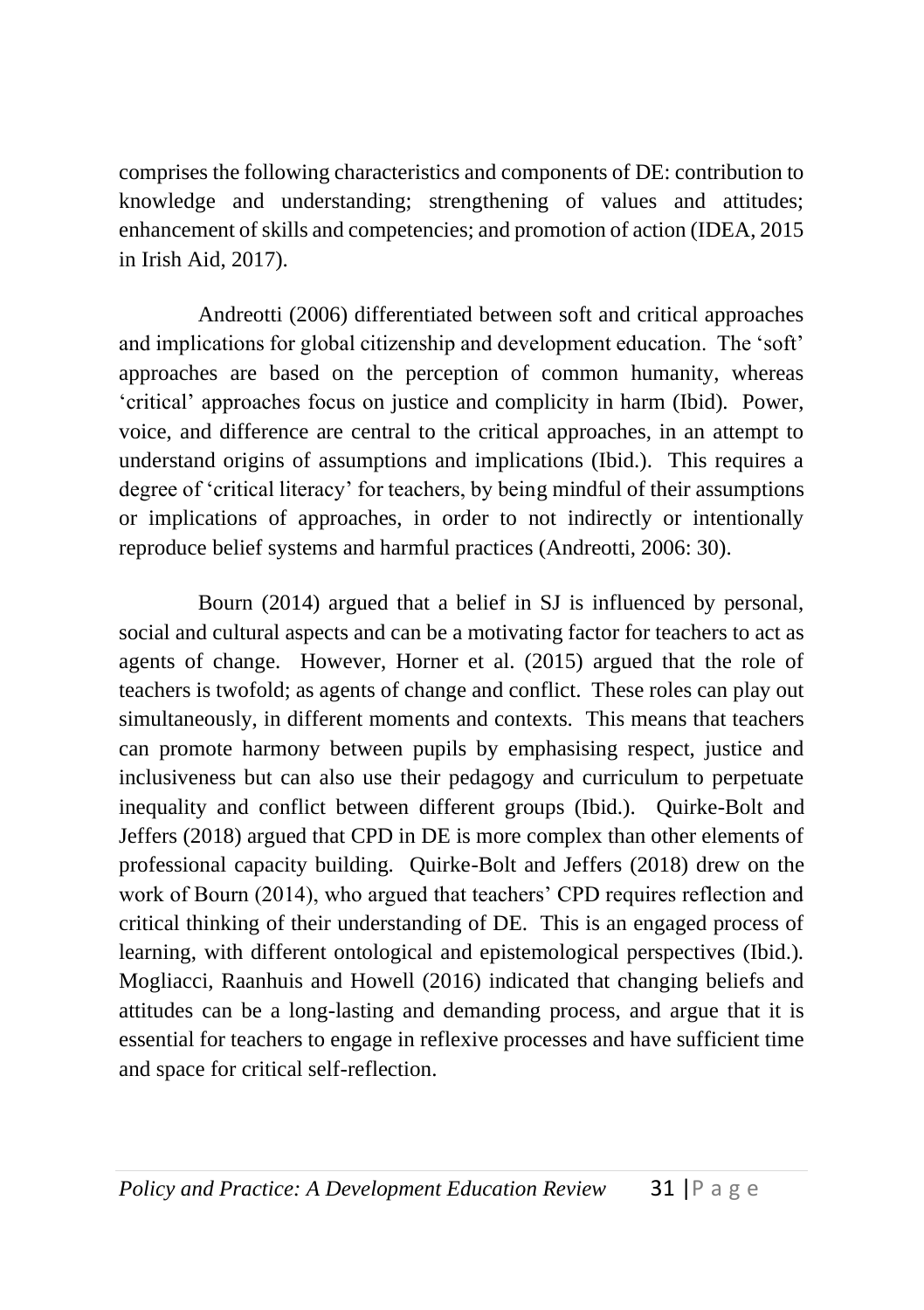In reviewing DE interventions, O'Flaherty and Liddy (2018) highlighted the importance of the epistemology, methodology, and pedagogy of the reviewed studies. Their review showed that forms of assessments were often used to measure the interventions. The pedagogies in the interventions continued the dominance of traditional learning sites and the use of action and activism for global change was not mentioned (O'Flaherty and Liddy, 2018: 1044). Despite using methodologies suitable for DE and SJ, such as active learning, participative pedagogies, dialogue, and critical thinking, successful implementation of DE interventions are dependent on the funding and duration (Brown, 2015). Furthermore, in promoting positive action towards a DE and SJ agenda, it is essential to incorporate strategies that include transforming institutional structures and cultures (Zembylas and Bekerman, 2012). This includes the need to engage senior school leadership (McCloskey, 2016) or to use a whole-school approach, enabling transformation to occur beyond the classroom (Hunt, 2020; McCarthy and Gannon, 2016). Critical approaches, drawn on transformative and radical foundations of DE, are useful for the fundamental structural change that is needed for SJ (Troll and Skinner, 2014).

# **Post-apartheid South Africa**

Prior to the ending of apartheid in 1994, South Africa was a deeply divided country, scarred by the history of colonialism and apartheid regime's racial segregationist policies in which the black majority was denied basic human and socio-economic rights. Following the 1953 Bantu Act, the country was segregated on race lines. The quality of education was highly skewed, as teacher education for the black population was significantly underfunded compared to teacher education allocated for the white minority population (Seroto, 2020). Also, the neo-Calvinist inspired Christian National Education (CNE) enabled teachers to uphold racial and gender prejudices and stereotypes through curriculum and pedagogy (Chisholm, 2019).

The new democratically elected government created a unified education system and promulgated a raft of policies to promote equity, tolerance, respect, SJ, and to redress the inequalities of the past. Thus, teachers were identified as key agents in this transformation process.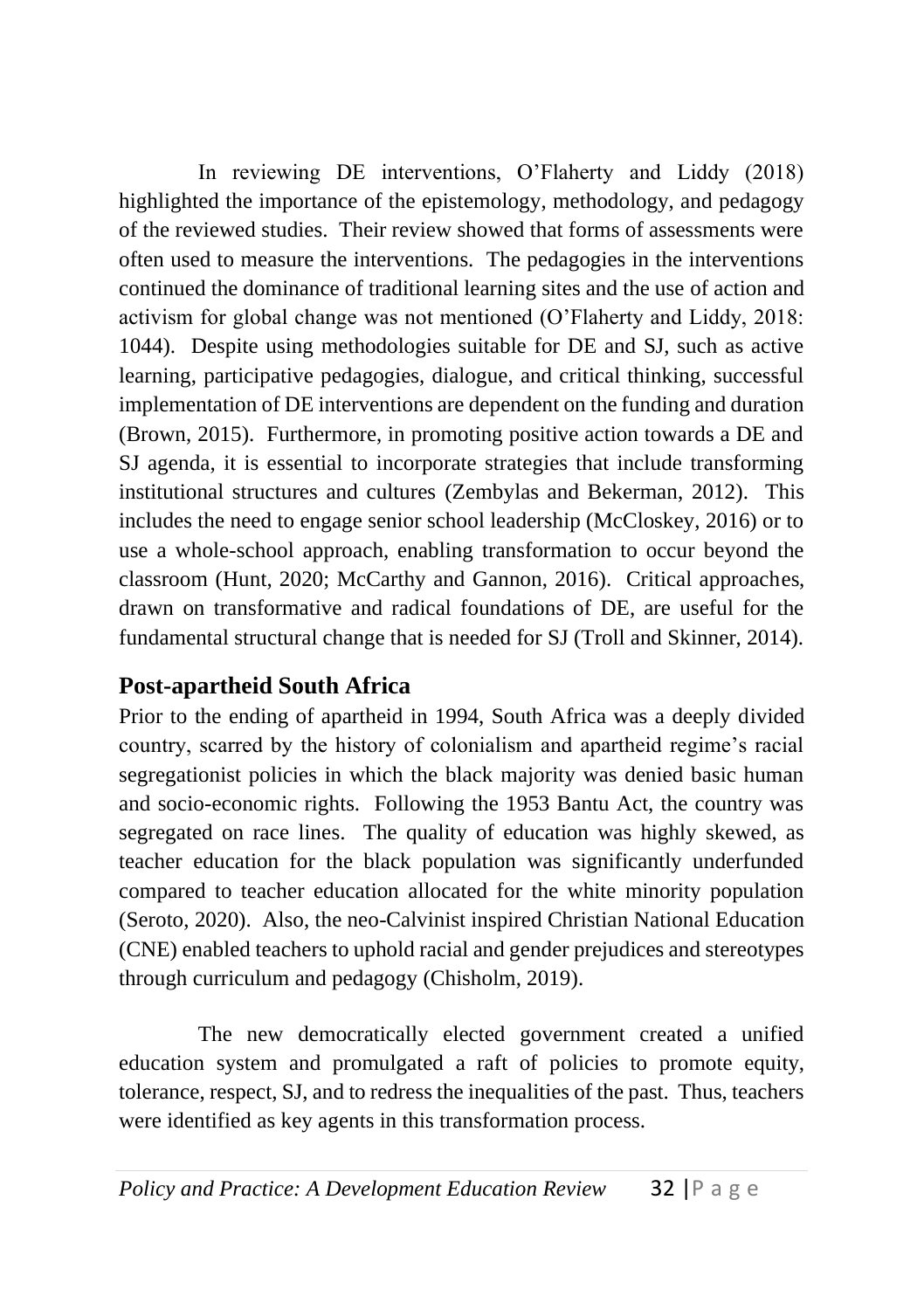In 2012, the Department of Arts and Culture (2012) developed a newly designed framework to explicitly address SC which is defined as:

> "the degree of social integration and inclusion in communities and society at large, and the extent to which mutual solidarity finds expression among individuals and communities. In terms of this definition, a community or society is cohesive to the extent that the inequalities, exclusions and disparities based on ethnicity, gender, class, nationality, age, disability or any other distinctions which engender divisions, distrust and conflict are reduced and/or eliminated in a planned and sustained manner. This, with community members and citizens as active participants, working together for the attainment of shared goals, designed and agreed upon to improve the living conditions for all".

The role of SC is described in development policies, such as the National Development Plan 2030 (National Planning Commission, 2012) and Medium-Term Strategic Framework 2019-2024 (DPME, 2020), and in educational policies such as the *Action Plan to 2024: Towards the realisation of Schooling 2030* (Department of Basic Education [DBE], 2020). The Action Plan to 2024 states that South Africa is committed to promoting SC and contributing to global development, and that UNICEF's multi-country Care and Support for Teaching and Learning (CSTL) initiatives will be used to guide the promotion of SC and to reduce violence (DBE, 2020). The CSTL initiative aims to provide schools with transformational, quality, inclusive education and to build the capital needed for sustainable and inclusive development (MIET AFRICA, 2020: 4). However, despite these policy initiatives on SC, recent violence within the country highlighted tensions rooted in deep economic inequality and racial disparity. This recent violent unrest stressed the urgent need to strengthen SC and unity to ensure peace and harmony between different communities (Fricker, 2021).

The focus on lifelong learning is stated in various policies. The Integrated Strategic Planning Framework for Teacher Education and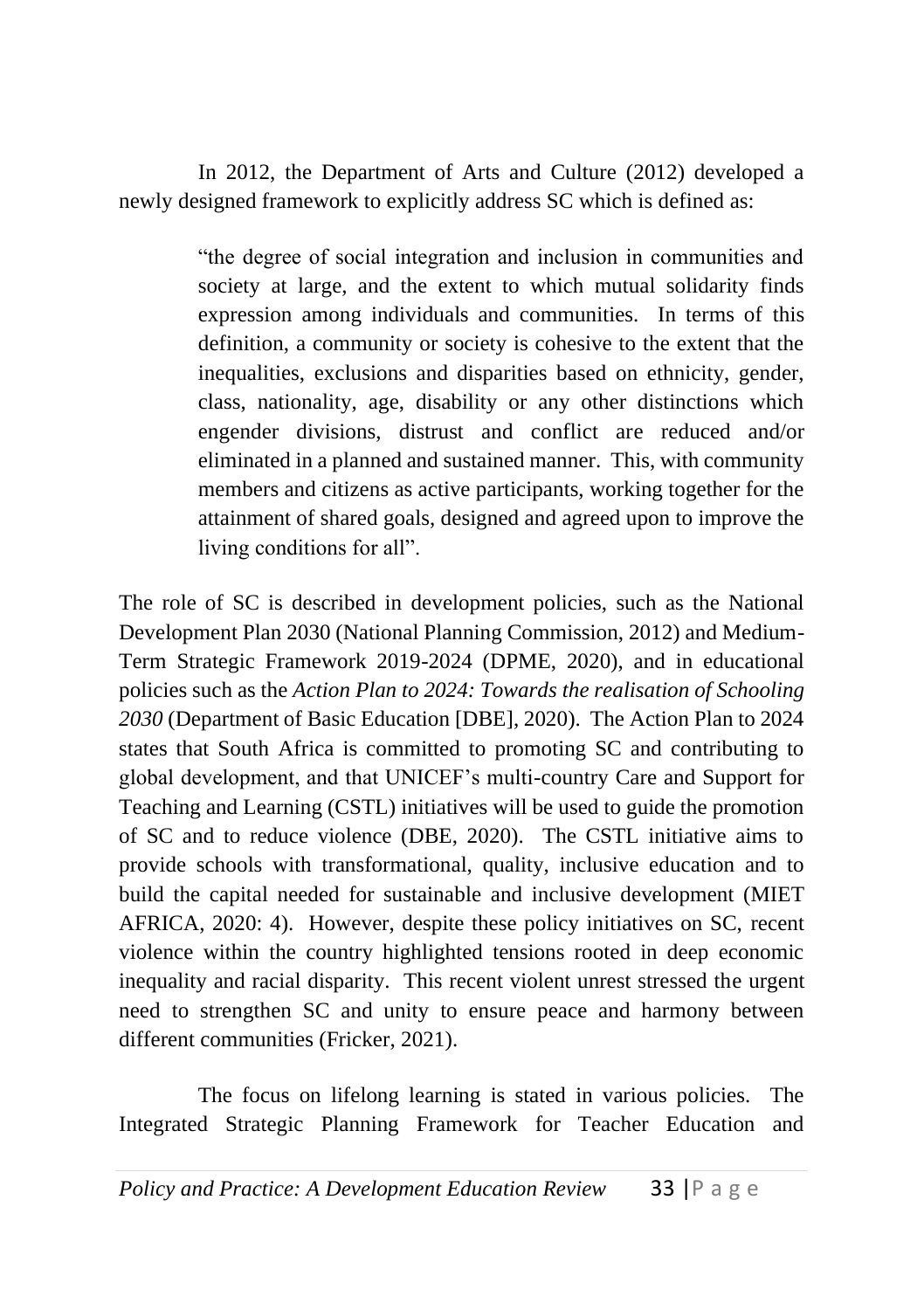Development (2011–2025) has teacher development as a core aim to improve the quality of teaching and learning, redress inequities of the past and provide teachers with skills, knowledge, and attitudes for lifelong learning (DBE and DHET, 2011). According to the CPD management system, teachers are required to obtain 150 CPD points within a cycle of three years (South African Council for Educators [SACE], 2013). Whereas the South African policies mentioned above do not explicitly refer to DE, the principles of DE and SJ are found in the current South African policy provisions in terms of their approach to lifelong learning and education.

# **Methods**

This article draws upon doctoral research and analyses the experiences of teachers who attended one CPD programme for SC that was facilitated by a teacher. A purposive sampling method was used to find and select the CPD programme and participants. The CPD programme was selected through opportunistic sampling (Cohen et al., 2018) of CPD programmes that focused on SC and were facilitated in Cape Town, between 2016 and 2017. This sampling approach was also used to select high school teachers who participated in this CPD programme, considering that educational research in emergency contexts has often neglected challenges within secondary education (Talbot, 2013). All high school teachers  $(n=10)$  indicated their willingness to participate in the study.

The data collection consisted of document analysis of the CPD materials, participant-observations of the CPD programme and semistructured interviews with one CPD facilitator and ten teachers. The facilitator is a male and racially self-identified as White. The other participants were eight female and two male teachers, who racially self-identified as African (one), Black African (two), Coloured (six) and White (one). The teachers were between 26 and 60 years old, and their teaching experience ranged between six and 37 years.

The teachers worked in two co-ed schools and one boys' school, in urban, historically affluent suburbs in Cape Town. These suburbs were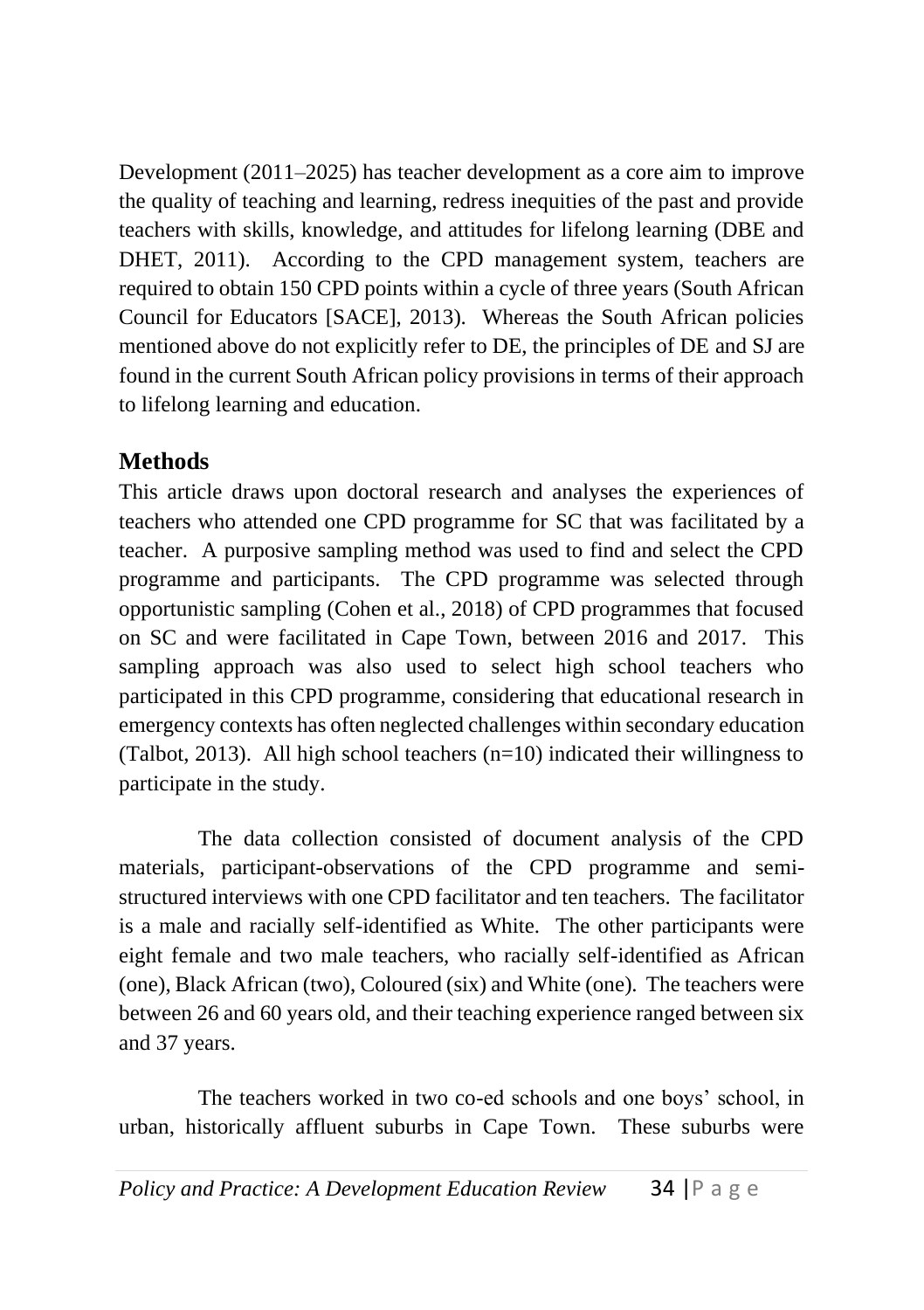classified as white-only suburbs during apartheid and the schools catered only to white learners. However, whereas the structures of the schools are relatively unchanged, the learner population at some of the schools has become significantly more diverse over time in terms of race, language, religion, and culture.

Ethical clearance was obtained from the university and the education department. Access to the CPD programme and school premises were obtained by the CPD provider and schools. As I observed the CPD programme, I was able to gain initial interest from participants to participate in this study by explaining the purpose of the study, research process, privacy, anonymity, and confidentiality. When I requested access to their schools I explained this process again and informed teachers about their consent form and interview. For the CPD facilitator, all information was shared once more prior to the interview.

The article reports the findings of teachers' CPD participation after at least two and a half months, to enable teachers to engage and incorporate their newly acquired CPD learnings over time (Darling-Hammond, Hyler and Gardner, 2017). The data was collected in 2017, and the interviews included questions about teachers' perceptions regarding the aims, mechanisms and outcomes of the CPD programme, in relation to their agency and school context. The data collection consisted of in-person semi-structured interviews that lasted between 45 and 60 minutes. The interviews were recorded, transcribed and coded using a discourse analysis approach (Gee, 2014) in Atlas TI. The document analysis, interviews, and detailed field notes of the CPD observation were triangulated to generate reliable evidence (Cohen et al., 2018).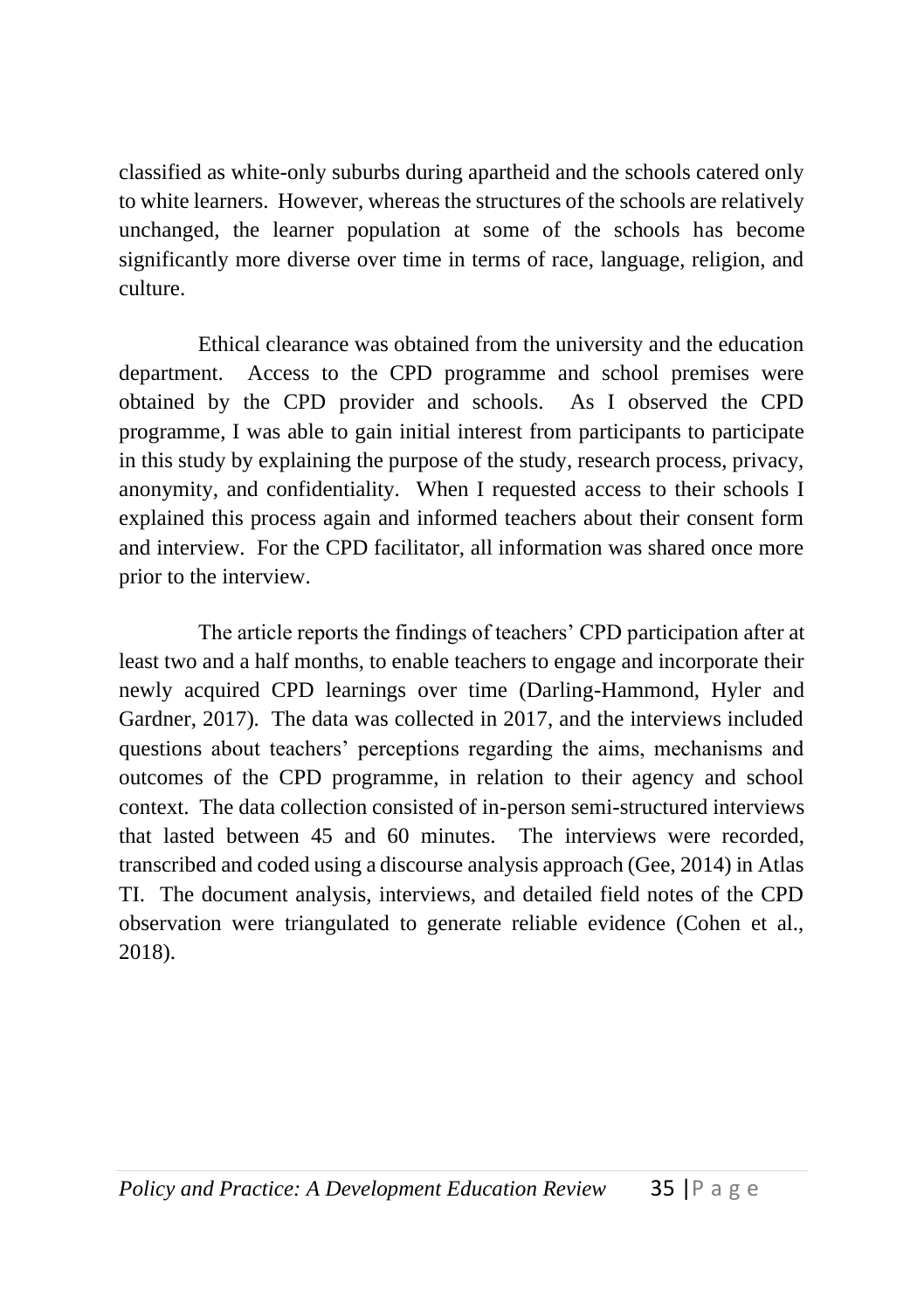### **Description of CPD programme**

The CPD programme emerged in 2016 after the teacher union's national conference explicitly focused on the role of teachers in promoting SC. Within the same year, debates and protests about racism and discrimination in various schools across South Africa emerged (Christie and McKinney, 2017), highlighting the importance of building SC and the need to adequately support teachers in their classrooms. This was the only accredited CPD programme in 2017, which explicitly focused on SC, hence, it is a useful case study to understand teachers' experiences regarding CPD for SC.

The programme was facilitated near Cape Town over one weekend, from Friday afternoon till Sunday afternoon. All participants stayed in shared accommodation next to the workshop venue. The CPD programme was facilitated by a white male and female, who worked as principals at historically white high schools and have extensive experience. Both facilitators were involved in the design process of the CPD programme (interview with CPD facilitator in 2017). The programme aimed to explore how diversity and transformation play a role in creating a peaceful country. It examined and embraced existing hegemonic traditions within the school, and beliefs and values of teachers (overview CPD programme manual, 2017). The programme used PowerPoint presentations and video clips and a variety of activities such as group work, reflection, case studies and dialogue. Furthermore, teachers received a journal for reflection and handouts consisting of literature, exercises, and templates.

### **Analysis**

The findings of this article are described in relation to the components of DE, which are its contribution to knowledge and understanding, how it strengthens values and attitudes, enhances skills and competencies, and promotes action (IDEA, 2015 in Irish Aid, 2017).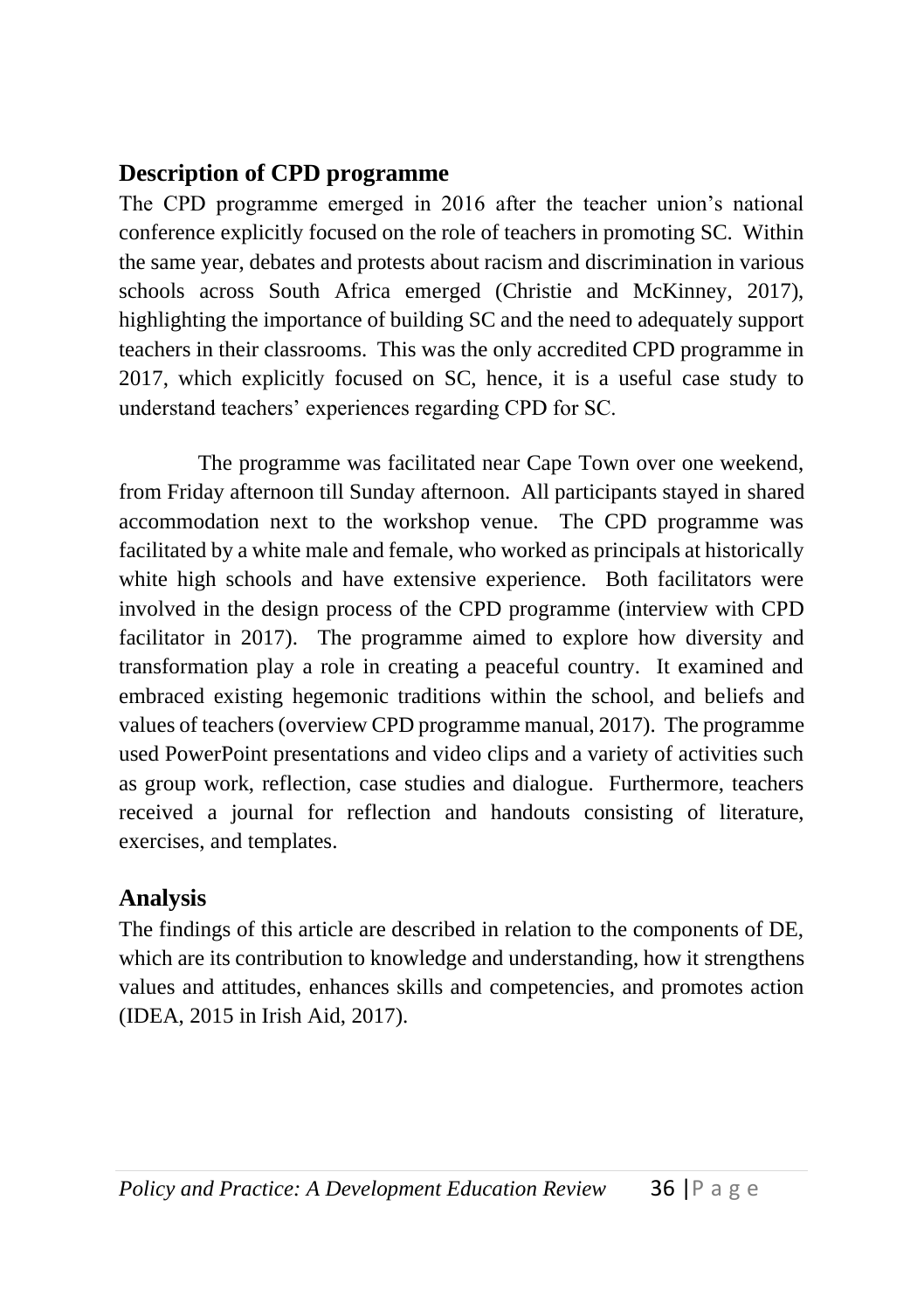#### *Contributing to knowledge and understanding*

The first component of DE refers to the contribution of knowledge and understanding, which explores cultural, environmental, economic, political and social relationships (Irish Aid, 2017: 6). Thus, it should challenge dynamics of power and inequalities, including those caused by colonialism and apartheid (Odora Hoppers, 2010; Sultana, 2019; Abdi, 2003). Teachers were provided with theories on prejudice and unconscious bias in order to understand their personal and professional agency as teachers for SC. They received hand-outs with practical strategies on how to create safe classrooms. In an attempt to transform existing hegemonic traditions and beliefs within schools, the programme provided teachers with strategies on how to hold difficult conversations about transformation.

In providing teachers with the relevant content knowledge (CK) and pedagogical content knowledge (PCK) for SC, it is important to acknowledge the knowledge and positionality of the knowledge giver. This is an essential aspect of DE, as Sultana (2019: 36) argued that the positionality of the knowledge giver influences the knowledge proffered and how development knowledge is produced, circulated and consumed. The influence of the facilitators in producing knowledge and understanding is illustrated in the following ways:

> "Some people respond differently to certain people in terms of understanding their style and all that.... I still fail to understand why there are no presenters from other racial groupings? ... Do they know enough or is it just what they read in books? Which are mainly American. Don't we have South African stories and there any writings about South Africa for South Africans?" (IsiXhosa teacher, school 1).

> "... the two principals [facilitators] were from very like-minded environments.... They should get someone from a school that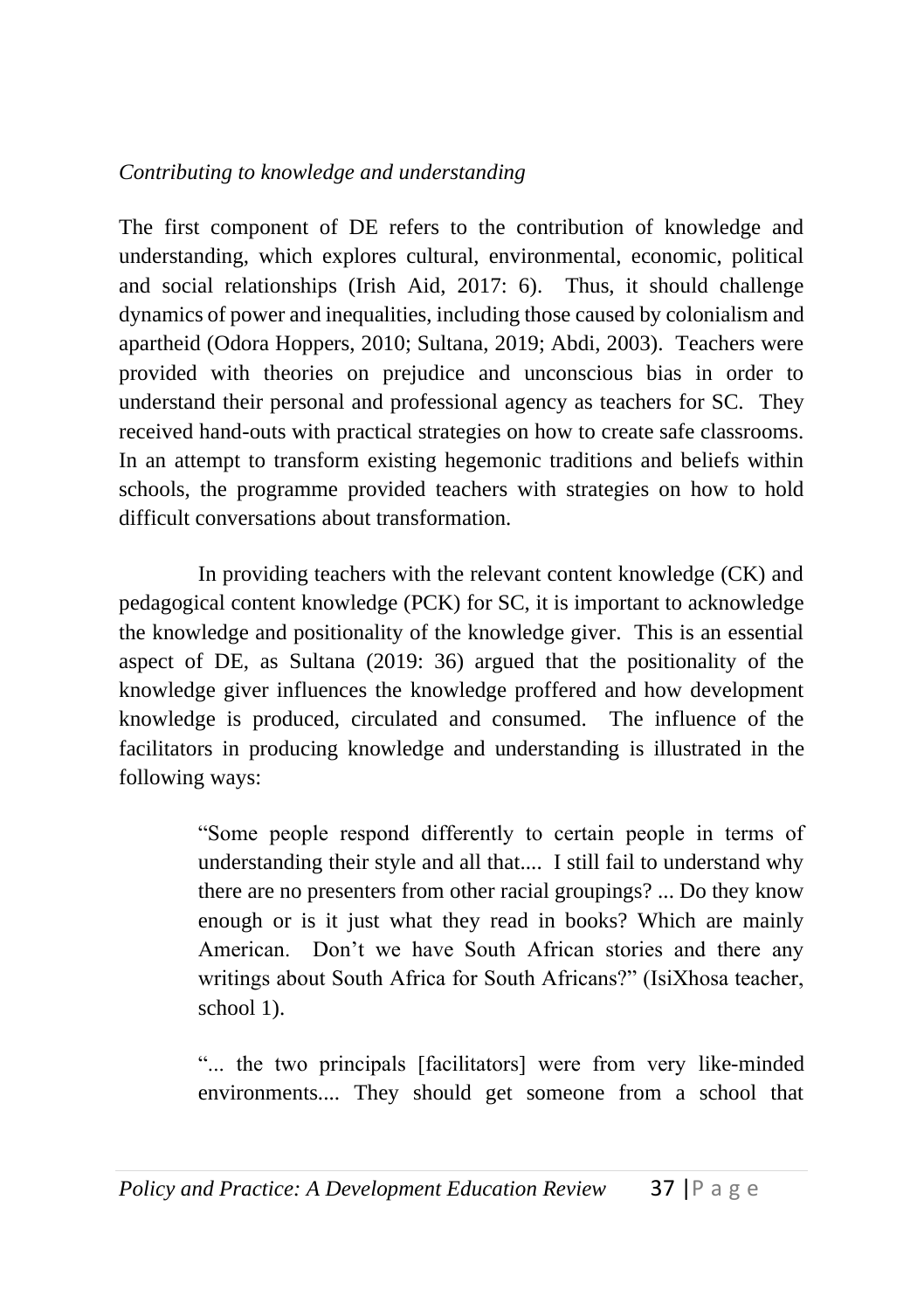represents a bigger working-class environment" (English teacher, school 3).

The aspects of the contribution to knowledge and understanding aimed at DE were apparent in the CPD programme through the theories and activities. However, the analysis showed that the facilitators played a crucial role in how the programme was perceived. Education during apartheid was based on racial, paternalistic assumptions of CNE (Chisholm, 2019), hence knowledge production has always played an important role in both producing knowledge and redressing the inequalities and injustices of the past. Sayed and Novelli argued that, in post-conflict contexts, teachers and facilitators have histories and experiences of conflict, both as victims or perpetrators (2016: 81). As a result, they carry prejudice and biases against others who do not share their identity and belonging (Ibid.).

Furthermore, knowledge is understood to be partial, subjective, and situated (Haraway, 1988). The programme was facilitated by two principals who work in historically affluent schools. Therefore, the knowledge and teaching experience that they drew upon might have been influenced by their experiences of working within these particular environments, which are not similar to the majority of South African schools (Spaull, 2019). Therefore, their perceptions of addressing issues of SC within education might be aimed towards certain types of schools or challenges regarding SC.

#### *Strengthening values and attitudes for global change*

The second component of DE aims to bring about positive change, informed by values of equality, diversity, sustainability, democracy, human rights and responsibilities (Irish Aid, 2017: 6). Whereas the different knowledges described in the previous section provided teachers with new pedagogies and insights into transformation, the use of activities focusing on self-reflexivity enabled the teachers to engage with their epistemological and ontological assumptions, behaviour, and values. The activities were targeted towards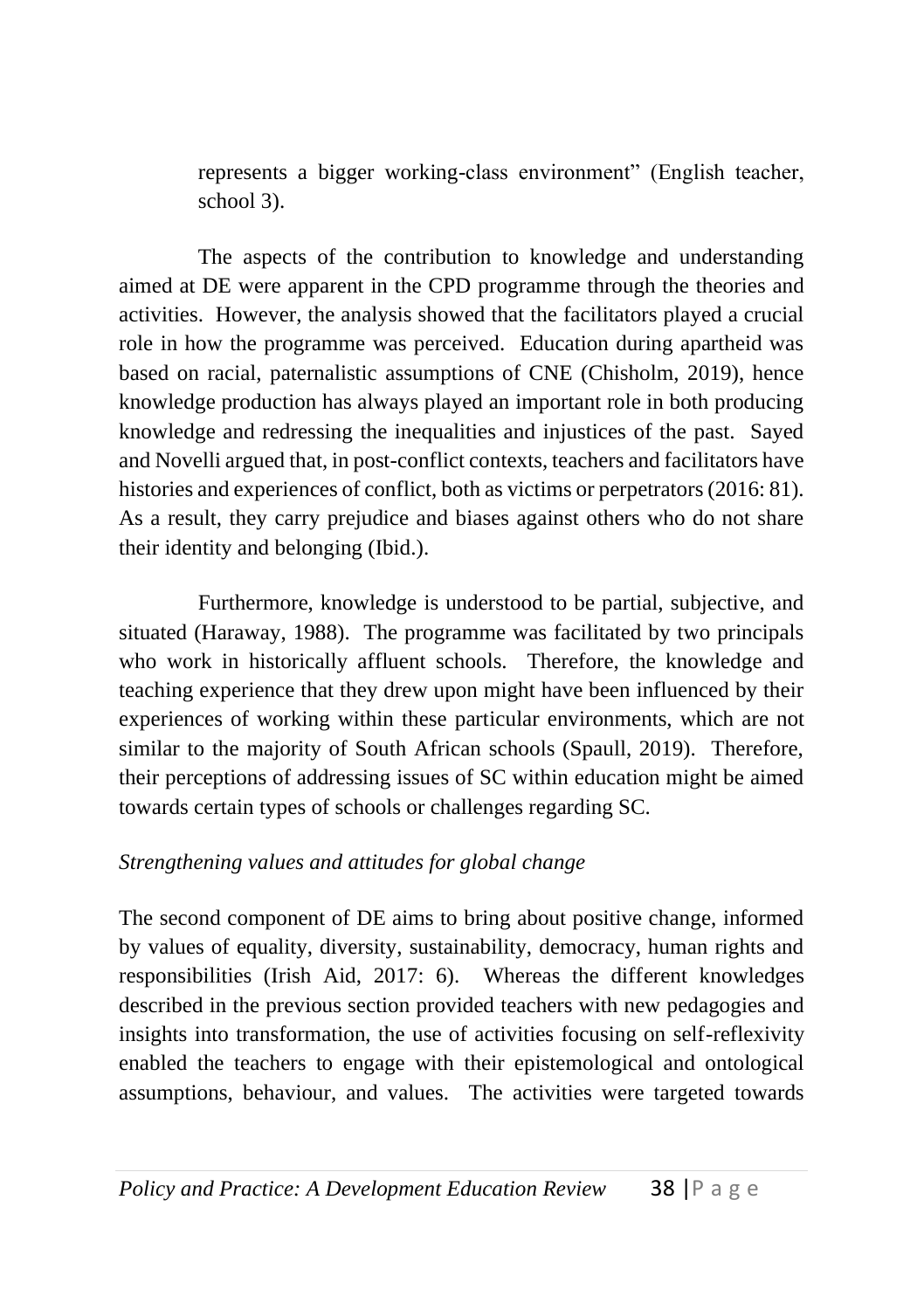understanding the dynamics of unconscious bias and prejudice, and how this influences practices within the classroom and school.

The programme aimed to strengthen values and attitudes towards positive change by focusing on the teachers' reflexivity. Andreotti (2014) described the process of reflexivity as a metaphor of three layers; selfawareness, self-reflection and self-reflexivity. The programme provided teachers with activities to create self-awareness and to reflect upon personal and professional experiences. The study found that the majority of teachers reported an increased awareness of their existing beliefs and attitudes following the programme activities.

> "The part about Biases! I felt that that was quite powerful. And it made me aware of those biases that I have in a classroom.... because sometimes you don't realise that it's actually something that you don't necessarily pounce on" (Life Orientation teacher, school 2, 2017).

As a result of increased self-awareness and self-reflection, teachers were able to connect their personal experiences and wounds of the past, such as traumatic and violent events, as described below:

> "That did make me become a little bit more aware of my surroundings, aware of other people and their reality as opposed to my 'coloured reality' and what I've grown up with made me just start thinking a little bit.... I grew up in a racist society, believing that Coloured people should be together, that's how we grew up; that's what we were told" (English teacher, school 2).

The study found that the teacher's process of self-awareness, selfreflection, and self-reflexivity led to increased critical consciousness (Freire, 2000). Teachers became more aware of themselves and, as Greene (1995 cited in Waghid, 2005) argued, the 'multiple voices' and 'multiple realities' of others. Kwenda (2003) argued that self-consciousness is the starting point of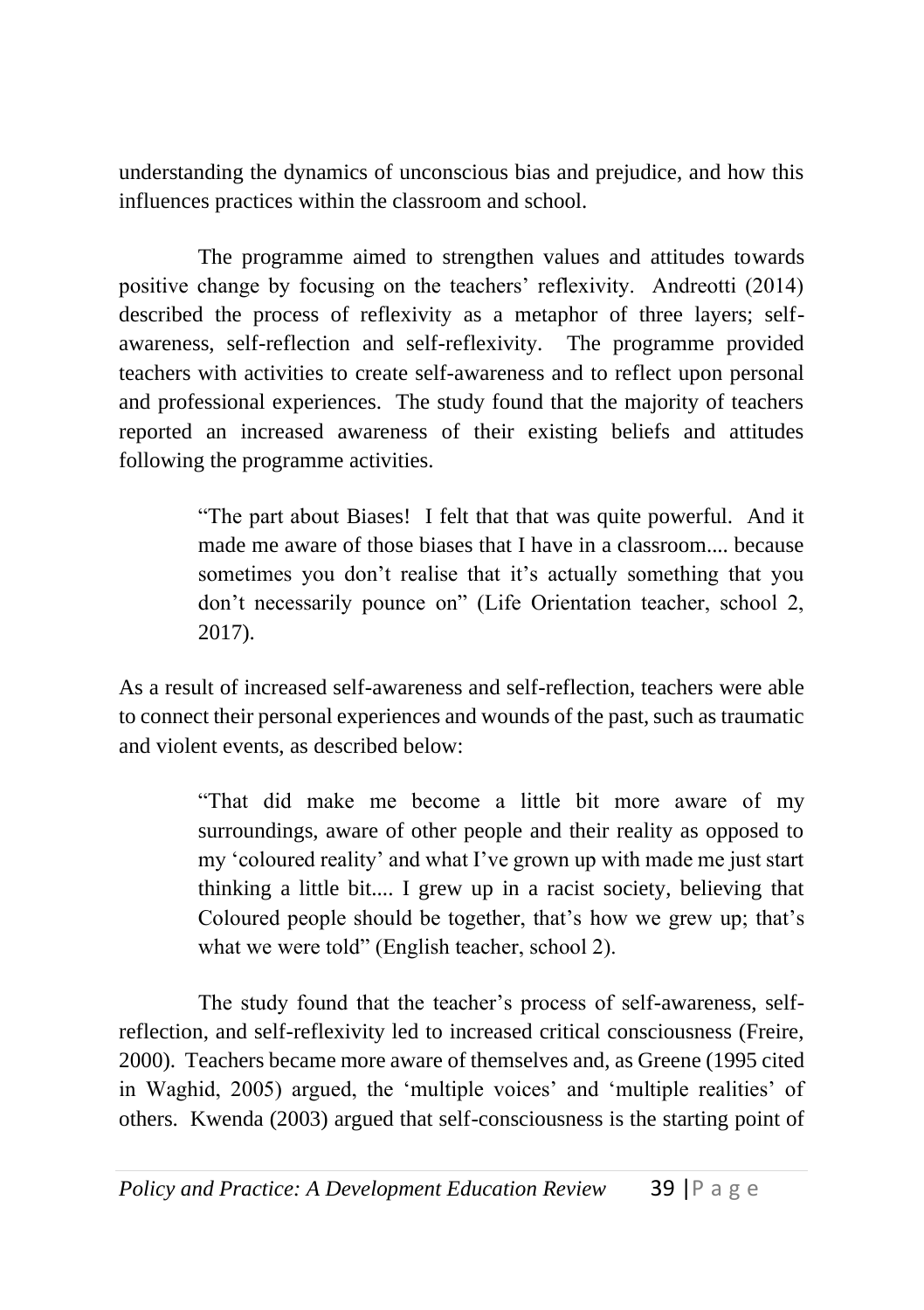the principle of 'mutual vulnerability', whereas self-consciousness is shared or at least recognised as a form of cultural justice. Within education, such selfconsciousness and deep self-awareness are essential to becoming humanising pedagogical agents (Keet, Zinn and Porteus, 2009). However, in post-conflict countries, such as South Africa, with deep-rooted histories of violence, inequalities and injustice, the critical awareness includes recognising and coming to terms with teachers' inherited attitudes and values caused by traumas in the past (Weldon, 2010: 362). Weldon argues that such selfknowledge can inform change processes towards new values, rebuild relationships and foster meaningful reactions (Ibid.).

#### *Enhancing skills and competencies*

The third theme describes the use of tools to enhance the skills and competencies of teachers. This includes the exploration of multiple perspectives (Odora Hoppers, 2015) and critically engaging between local and global issues (Bourn, 2014) by using participative and creative approaches (Irish Aid, 2017).

The programme provided teachers with practical hand-outs, consisting of strategies suitable for building SC. Practical hand-outs provided guidance and pedagogies on how to create safe spaces and dialogue, promote active listening, and create a reflective classroom community. Through group work, case studies were used to engage teachers in dialogue. Thus, through role-play or presentations, teachers explored a topic and presented this to the rest of the group. The topics were connected to the previously provided knowledge and attitudes about the role of their school policies, processes, traditions and cultural practices.

The analysis showed that the use of examples, through case studies or presentations, enabled teachers to connect their newly acquired knowledge and attitudes to their classrooms and broader context, as described below: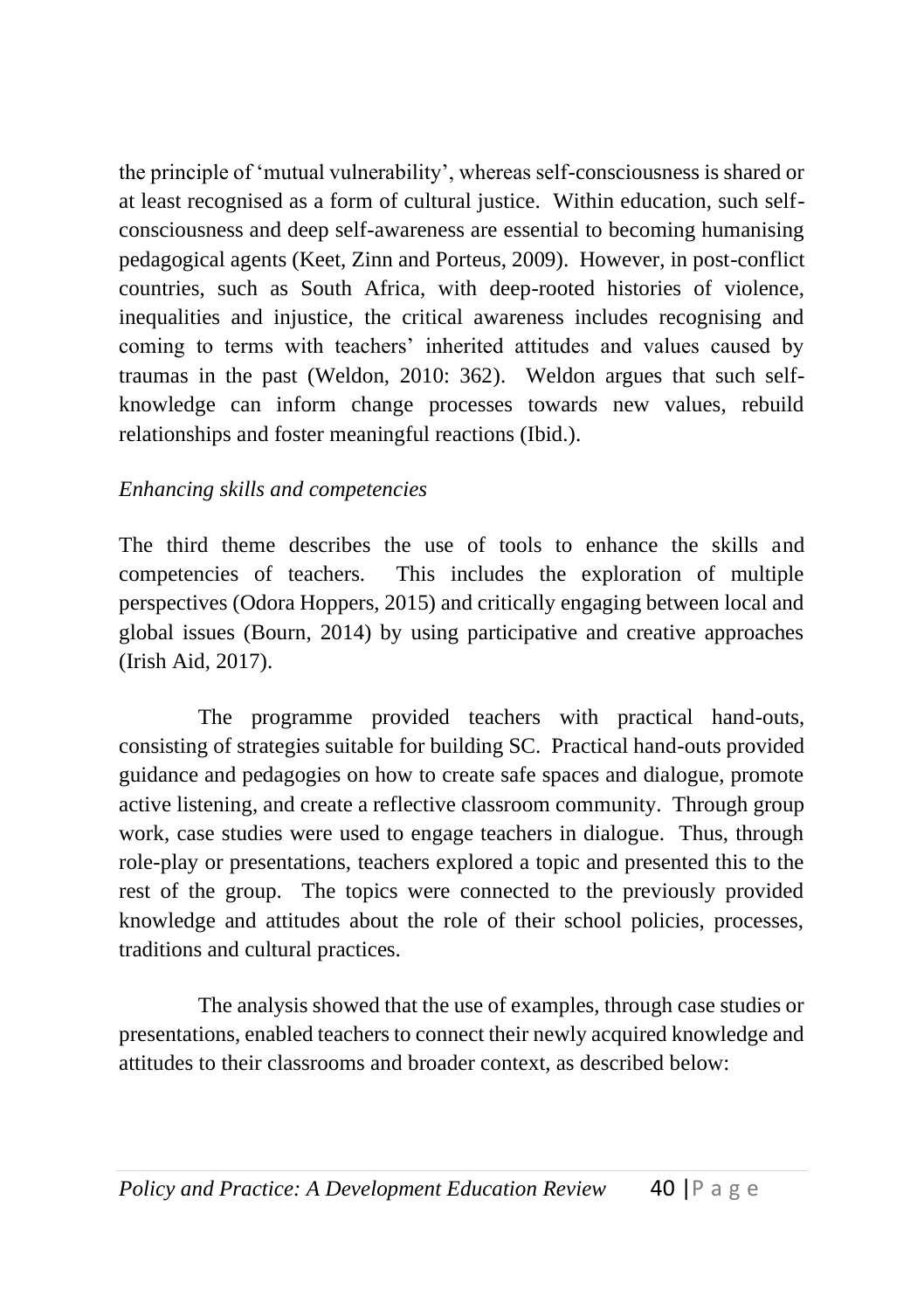"It did equip me because the scenarios that they used, it makes you take it back to class, for instance, the case of maybe dealing with a learner you understand. Because sometimes you will deal with a learner, thinking that this learner is misbehaving, not knowing that there is something beyond that. But now you must find another way of dealing with that learner" (IsiXhosa teacher, school 2).

Another way to enhance skills and competencies was through sharing knowledge and learning from teachers who teach in different contexts:

> "Oh, teachers during the training, oh, that was really good. I think, because it all started so involved as well, we immediately started talking in groups. So I think that, at the end of the day, we spoke maybe to ten different people and about what works for them" (Teacher, Afrikaans teacher, school 1).

The CPD programme used a range of pedagogies that were critical, participative, and collaborative. Such pedagogies are also perceived as suitable for promoting SJ and SC (see Sayed et al., 2017; Gill and Niens, 2014; Ladson-Billings, 2014). In enhancing newly acquired skills and competencies, the programme used group work activities to enable teachers to make meaningful connections between their local realities and global contexts. Through role-play and case studies, teachers could engage with their new skills and knowledges interactively. Thus, the use of dialogue encouraged teachers to critically engage with aspects of DE and the roles they play within local or global contexts. These components of CPD are essential in equipping teachers with an increased understanding and suitable pedagogies for DE and SJ.

#### *The motivations to promote positive action*

The fourth component of DE refers to making connections between one's personal life and global justice issues. This view is expanded by focusing on the empowerment to make a positive difference in the world and by the commitment towards making socially responsive, ethical and global competent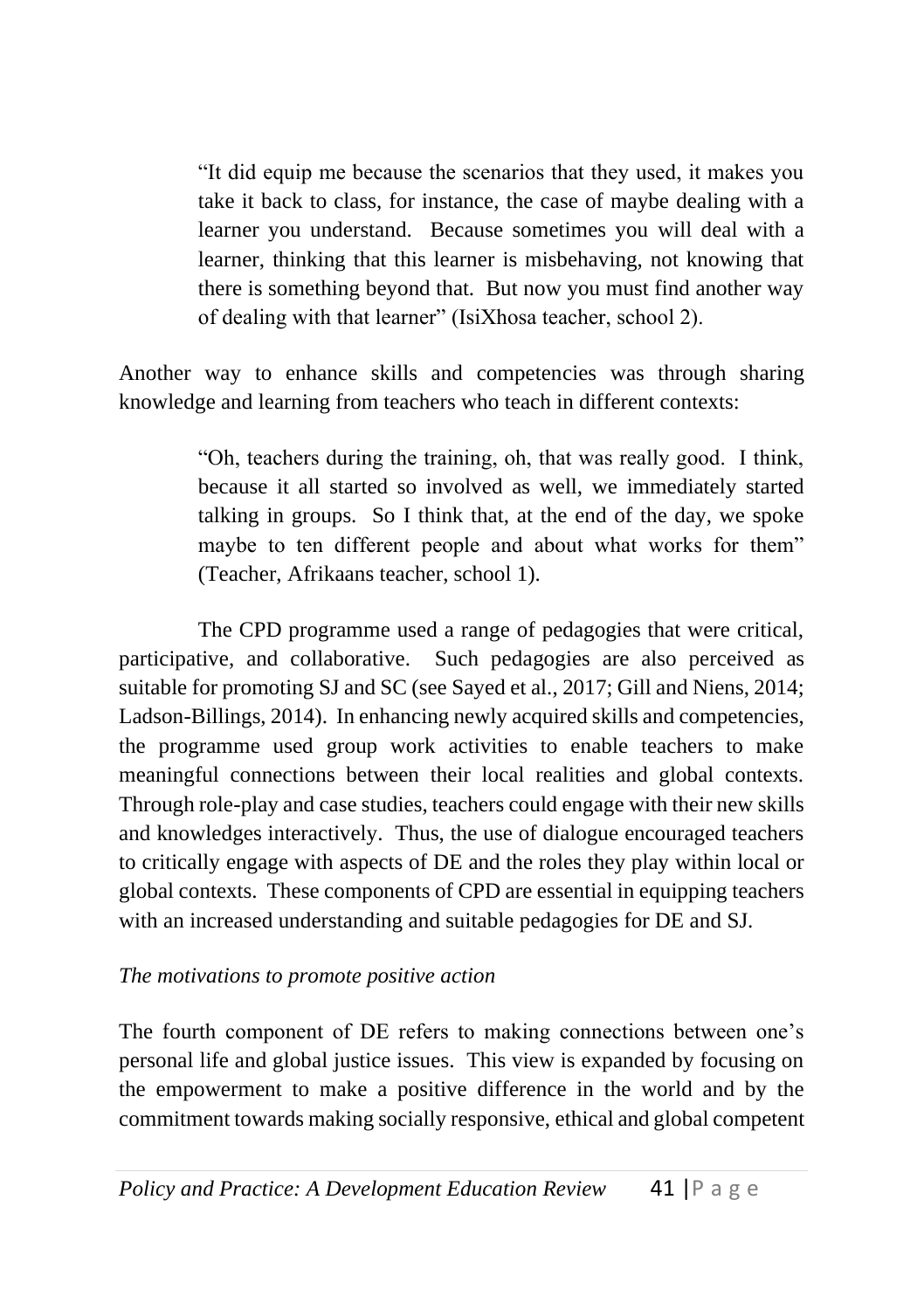people (Irish Aid, 2017:6; Bourn; 2014; Jooste and Heleta, 2016). The programme aimed to equip teachers with knowledge, skills, attitudes and values to promote positive action, by focusing on: transforming policies; transforming attitudes and behaviour; and changing school cultures.

The programme provided teachers with knowledge and an understanding of how school policies, such as the code of conduct and hiring policies, can become more inclusive in order to bring about institutional change:

> "We are earmarking this, because it links also very well with relooking at the code of conduct of the school. Just the slight twigging that needs to happen to make it fit for a new generation" (English teacher, school 3).

It is essential to align CPD and policy initiatives to promote SC and SJ (Sayed et al., 2017). Most teachers indicated that their code of conduct was amended to make current school policies more inclusive. Through various reflective activities, teachers were exposed to how their behaviour and attitudes can influence their classroom practices. However, it is important that there is continuity, either through PLCs (Feldman, 2020) or other forms of formal or informal CPD (Evans, 2018), whereby teachers could internalise new knowledge, skills, and attitudes over a more extended period (Cordingley, Higgins and Greany 2015).

> "There needs to be a continuation in order for you to change and to instil it" (Technology teacher, school 2).

Furthermore, the programme included strategies to cascade the new CPD learnings within the school, even though teachers felt that it was difficult to share their new learnings with their peers:

> "I think what they should do is actually have a programme design which we take back to school, so it's part of the mechanism of the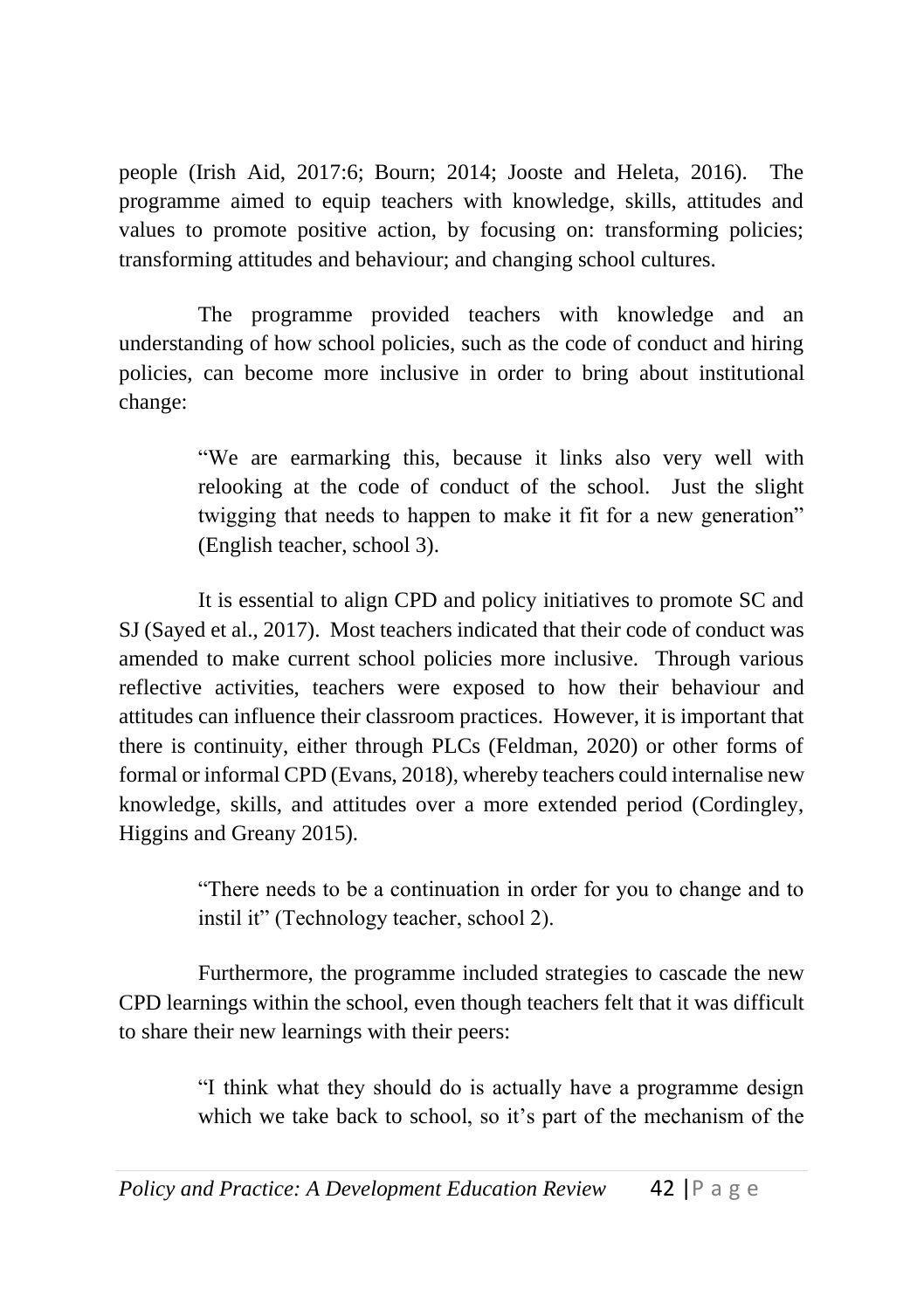programme, so it's not really us forcing it" (Afrikaans teacher (2), school 1).

The strategy lays the groundwork for actions that teachers can follow up on. However, this article did not look at the long-term outcomes. The analysis highlights the importance of incorporating different mechanisms within the school to cascade the newly acquired learnings. A whole-school approach could be suitable as such approaches can provide the ability to embed global learning principles into the ethos, values, and purpose of the school (Hunt, 2020). Thus, when nurturing the values and learnings of DE and SJ within the school, the values will be integrated within the school rather than solely through pedagogy and curriculum. To promote positive change through CPD, such programmes need to include a whole school approach with clear strategies for institutional change. However, context matters in such transformations. It is therefore essential that the framework of components and characteristics of DE factors in contextual dimensions.

#### **Discussion and conclusions**

In order to equip teachers for a socially just world, it is essential to support teachers as lifelong learners. By exploring one CPD programme aimed at SC, facilitated near Cape Town, South Africa, this article aimed to address how teachers perceived CPD for SC and what skills, knowledge, attitudes, and values acquired from the CPD programme supported them towards positive action. The article offered an analysis of the programme by using components and characteristics of DE, which include: the contribution to knowledge and understanding; strengthening values and attitudes; enhancing skills and competences; and promoting action. The article showed that the facilitators' situated knowledge and experiences are key in transferring knowledge, considering that the knowledge which facilitators seek to impart is conditioned by their own knowledge.

Through a process of self-awareness, self-reflection and selfreflexivity, the programme engaged with teachers' existing beliefs and values. In post-conflict countries, this includes engaging teachers with the prejudices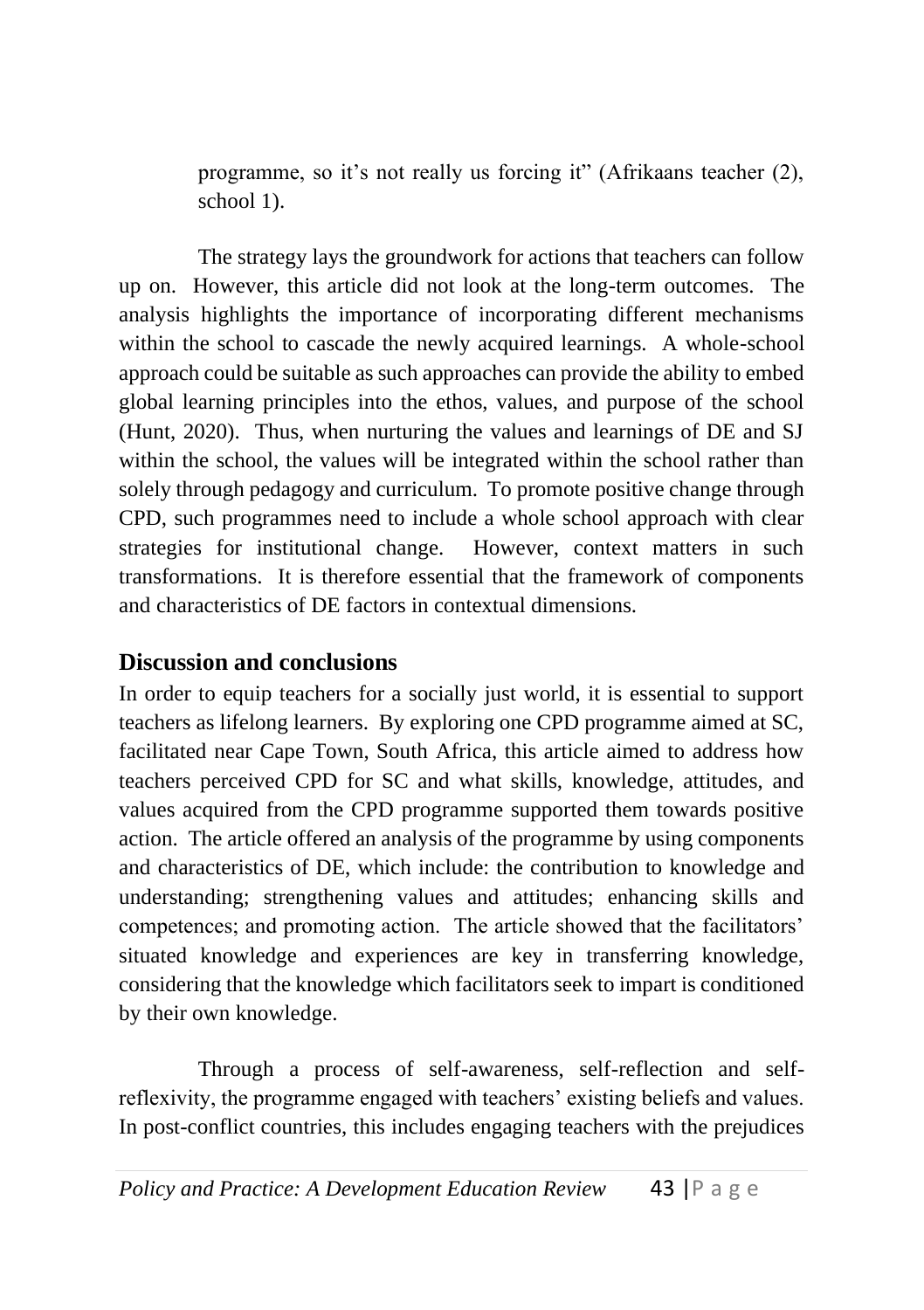and traumas of their past. However, as it requires time to change beliefs and attitudes, spaces for formal or informal CPD that engage teachers in critical reflection over time are necessary. By engaging in case study activities and dialogues, teachers were able to connect their newly acquired theoretical underpinnings to their local and global contexts. Thus, active learning activities enabled teachers to connect their newly acquired knowledge and internalise their values and attitudes towards the necessary skills and competencies for DE and SJ.

The motivations to promote positive action were influenced by their school environment. Whereas all teachers indicated that conversations around changing school policies had taken place, most teachers indicated the difficulties of implementing new strategies. Within the timeframe of this study, teachers reported the difficulty to make meaningful changes to their practices or behaviours without continuation or follow up workshops. Thus, despite the importance of CPD targeting the DE agenda for SJ, I suggest that in order to change institutional structures and belief systems, such CPD programmes need to be context-specific and require a guided approach on how to dismantle institutional cultures to bring lasting change.

This article focused on one CPD programme for SC through the lens of teachers in post-apartheid South Africa. Although the programme was facilitated within a post-conflict context in the global South, I believe that the findings are also relevant to broader diverse contexts in terms of their religious, racial, linguistic, or cultural learner populations. The findings provide insights for those interested in designing and delivering CPD aimed at DE and SJ. Teachers in all contexts should be supported as agents of change, through CPD. Therefore, it is vital for teachers to understand how their power, positionality, and beliefs influence their agency for SJ and SC. As such change requires selfreflexivity and time, I argue that CPD aimed at DE and SJ within all contexts should create spaces for teachers to confront and change existing dispositions over time. Thus, in considering the influence of institutional cultures in promoting positive action, I recognise that context matters. Therefore, a model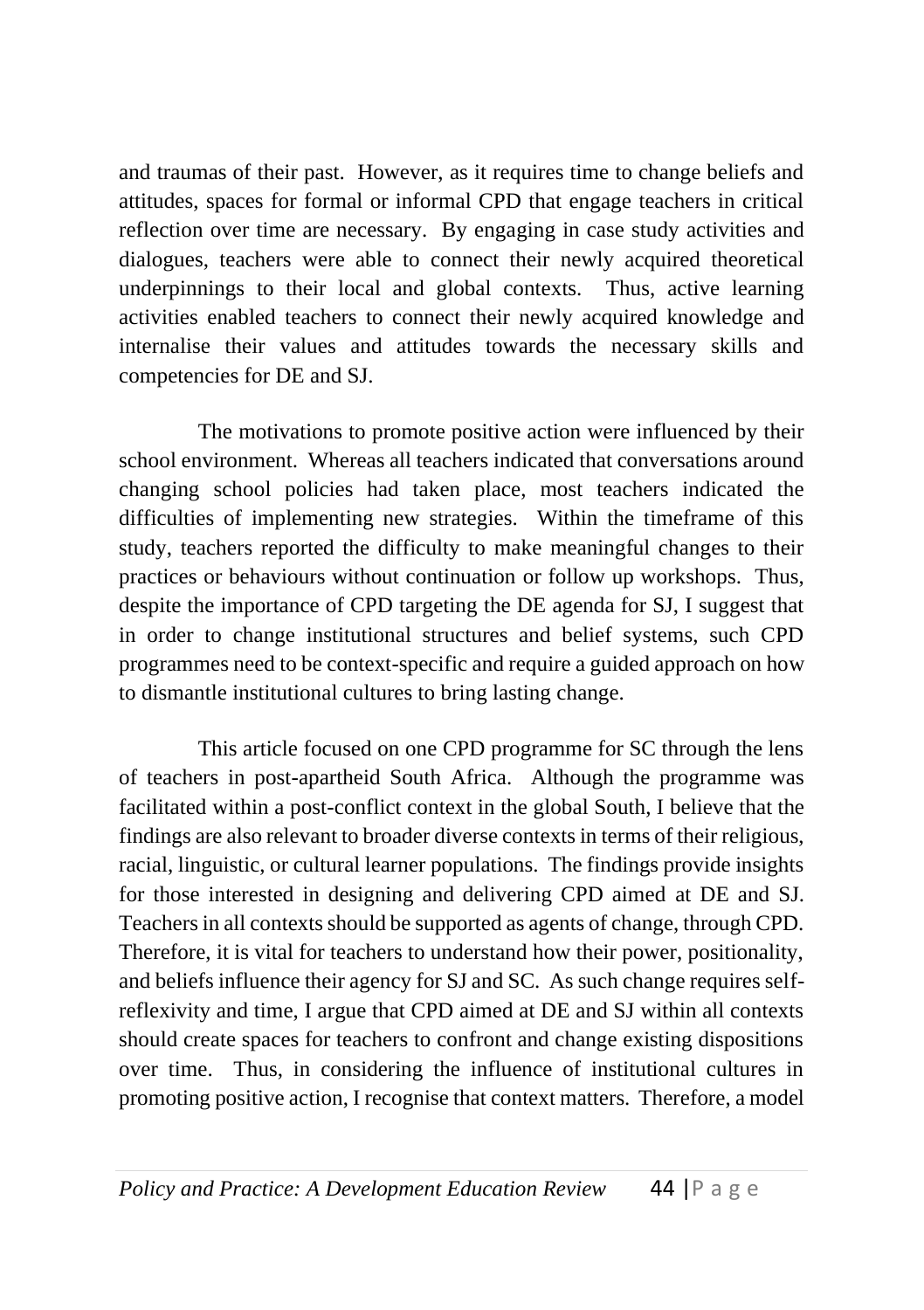focusing on the required knowledge, skills, attitudes and actions for DE should factor in the importance of context.

#### **References**

Abdi, A (2003) 'Searching for development education in Africa: Select perspectives on Somalia, South Africa and Nigeria', *International Education Journal*, Vol. 4, No. 3, pp. 192–200.

Andreotti, V (2006) 'Soft versus Critical Global Citizenship Education', *Policy and Practice: A Development Education Review,* Vol. 3, pp. 40–51.

Andreotti, V (2014) 'Critical literacy: Theories and practices in Development Education', *Policy and Practice: A Development Education Review*, Vol. 19, pp. 12– 32.

Bourn, D (2014) *The Theory and Practice of Global Learning*, DERC Research Paper no. 1. London: DERC.

Brown, E (2015) 'Models of transformative learning for social justice: Comparative case studies of non-formal development education in Britain and Spain', *Compare: A Journal of Comparative and International Education*, Vol. 45, No. 1, pp. 141–162.

Chan, J, To, H P and Chan, E (2006) 'Reconsidering social cohesion: Developing a definition and analytical framework for empirical research', *Social Indicators Research*, Vol. 75, No. 2, pp. 273–302.

Chisholm, L (2019) *Teacher Preparation in South Africa: History, Policy and Future Directions,* Bingley: Emerald Publishing Limited.

Christie, P and McKinney, C (2017) 'Decoloniality and "Model C" Schools: Ethos, language and the protests of 2016', *Education as Change*, Vol. 21, No. 3, pp. 1–21.

Clarke, D and Hollingsworth, H (2002) 'Elaborating a model of teacher professional growth', *Teaching and teacher education*, Vol. 18, No. 8, pp. 947-967.

Cohen, L, Manion, L and Morrison, K (2018) *Research Methods in Education,* Routledge: Abingdon.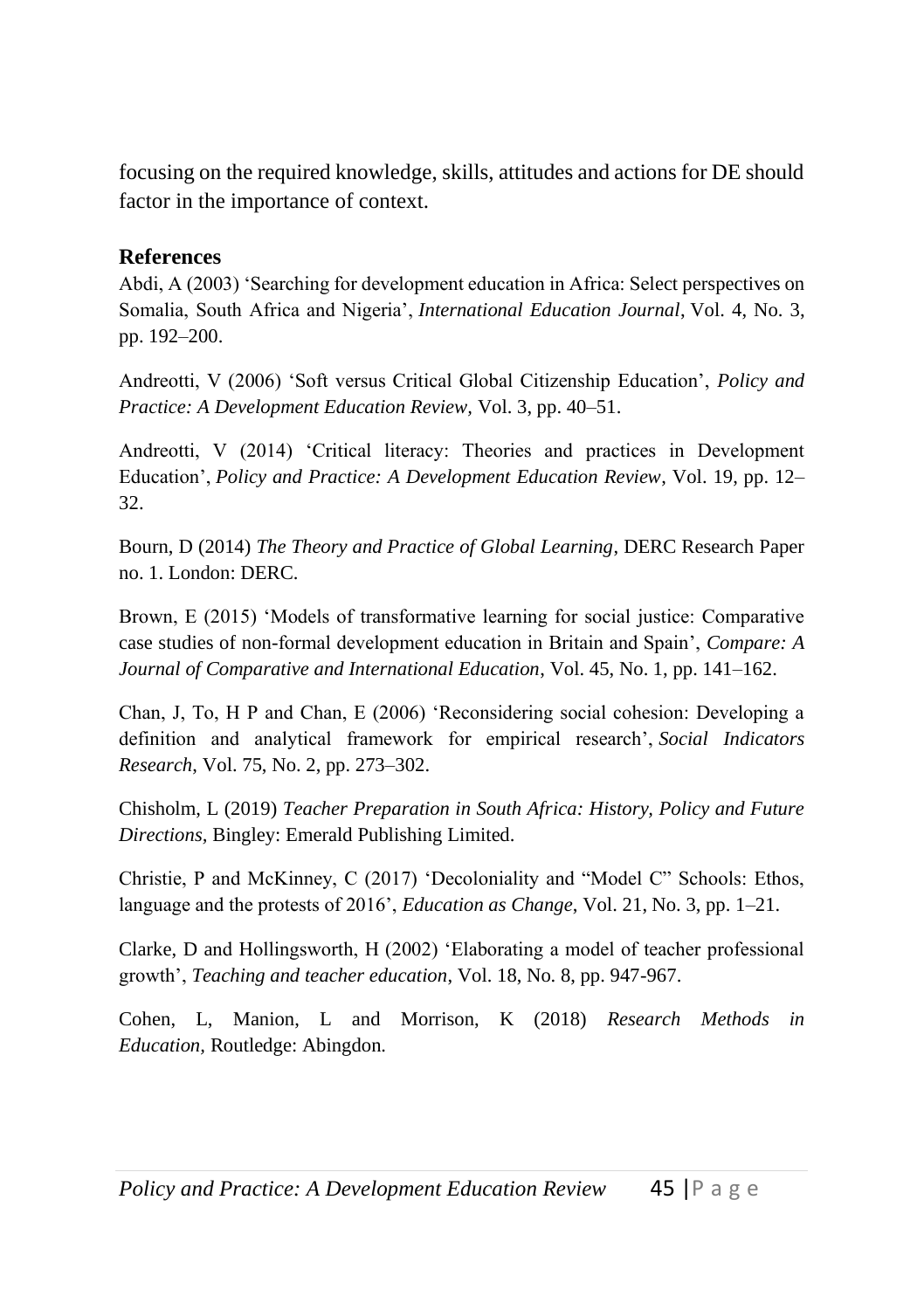Colletta, N J and Cullen, M L (2000) *The Nexus between Violent Conflict*, *Social Capital and Social Cohesion: Case Studies from Cambodia and Rwanda*, World Bank Social Capital Initiative Working Paper Series, No. 23.

Cordingley, P, Higgins, S and Greany, T (2015) *Developing Great Teaching: Lessons from the international reviews into effective professional development*, London: Teacher Development Trust.

Darling-Hammond, L, Hyler, M E and Gardner, M (2017) *Effective teacher professional development*, Palo Alto, CA: Learning Policy Institute.

Department of Arts and Culture (DAC) (2012) *!KE E: /XARRA //KE: Creating a Caring and* 

*Proud Society: A National Strategy for Developing an Inclusive and a Cohesive South African Society*, Pretoria, South Africa: DAC.

Department of Basic Education (DBE) (2020) *Action Plan to 2024: Towards the realisation of Schooling 2030*, Pretoria: DBE.

Department of Basic Education and Department of Higher Education and Training (DBE and DHET) (2011) *Integrated Strategic Planning Framework for Teacher Education and Development in South Africa 2011–2025*, Pretoria: DBE and DHET.

Department of Planning, Monitoring and Evaluation (DPME) (2020) *The Medium Term Strategic Framework (MTSF) of 2019–2024*, Pretoria: DPME.

Evans, L (2018) 'Implicit and informal professional development: What it "looks like", how it occurs, and why we need to research it', *Professional Development in Education*, Vol. 45, No. 1, pp. 3–16.

Feldman, J (2020) 'The role of professional learning communities to support teacher development: A social practice theory perspective', *South African Journal of Education*, Vol. 40, No. 1, pp. 1–8. Freire, P (2000) *Pedagogy of the Oppressed*, New York: Continuum.

Fricker, T (2021) 'Unrest stokes fear and resilience in South Africa', South Africa: Unicef, 12 August, available[: https://www.unicef.org/southafrica/stories/unrest-stokes](https://www.unicef.org/southafrica/stories/unrest-stokes-fear-and-resilience-south-africa)[fear-and-resilience-south-africa](https://www.unicef.org/southafrica/stories/unrest-stokes-fear-and-resilience-south-africa) (accessed 15 August 2021).

Gee, J P (2014) *How to do discourse analysis: A toolkit*, Routledge: Abingdon.

*Policy and Practice: A Development Education Review* 46 |P a g e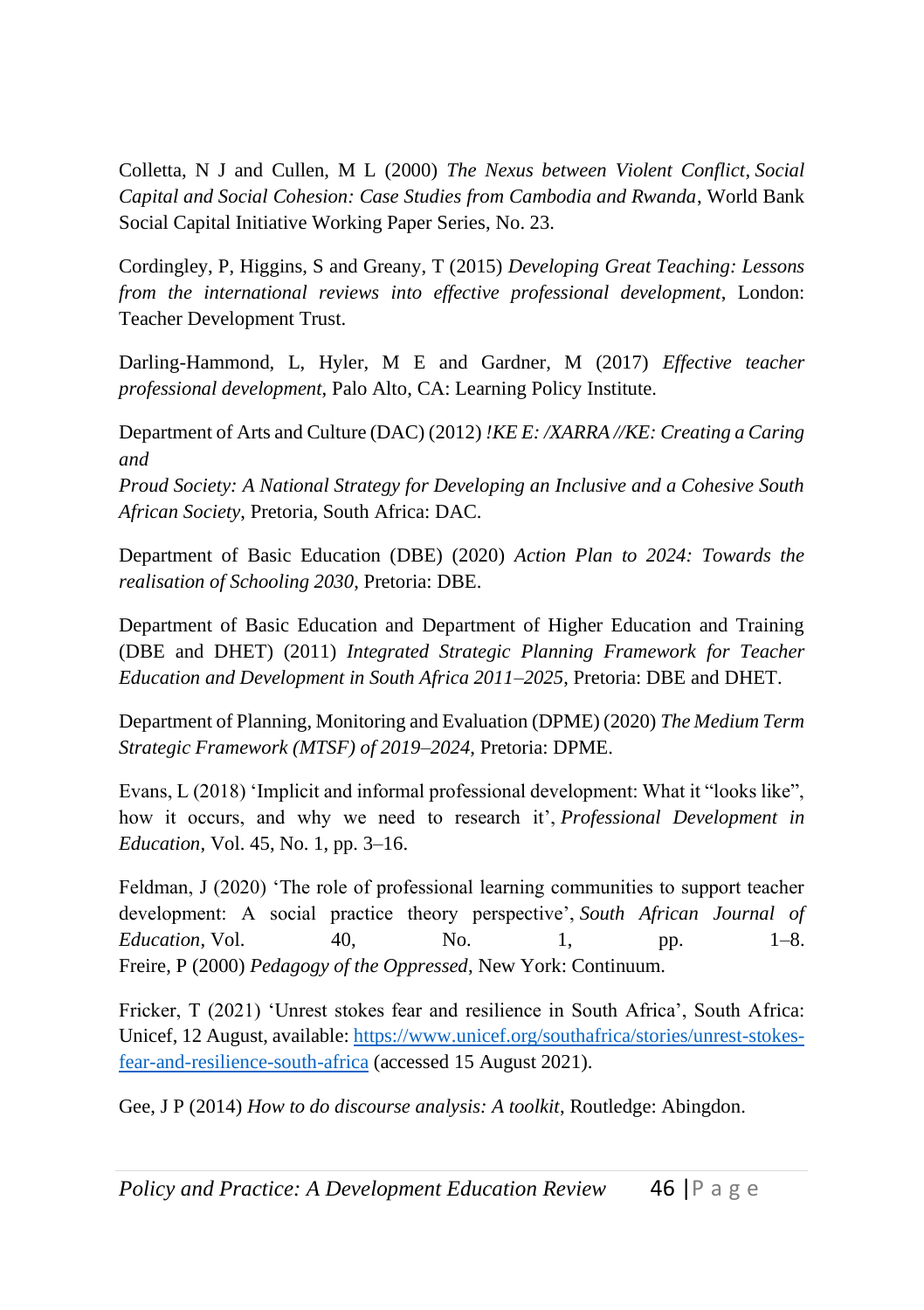Gill, S and Niens, U (2014) 'Education as humanisation: A theoretical review on the role of dialogic pedagogy in peacebuilding education', *Compare: A Journal of Comparative and International Education*, Vol. 44, No. 1, pp. 10–31.

Gupta, A, Singh, N and Duraiappah, A (2019) 'Education for Humanity: Freire and Sen Re‐Examined' in C A Torres (ed) *The Wiley Handbook of Paulo Freire*, Hoboken: Wiley-Blackwell.

Haraway, D (1988) 'Situated knowledges: The science question in feminism and the privilege of partial perspective', *Feminist Studies*, Vol. 14, No. 3, pp. 575–599.

Horner, L, Kadiwal, L, Sayed, Y, Barrett, A, Durrani, N and Novelli, M (2015) *Literature Review: The Role of Teachers in Peacebuilding*, London: Unicef-ESRC.

Hunt, F (2020) 'Characteristics of a Global Learning School' in D Bourn (ed.) *The Bloomsbury Handbook of Global Education and Learning*, London: Bloomsbury Academic.

Irish Aid (2017) *Irish Aid Development Education Strategy 2017–2023*, Dublin: Irish Aid.

Jooste, N and Heleta, S (2016) 'Global citizenship versus globally competent graduates: A critical view from the South', *Journal of Studies in International Education*, Vol. 21, No. 1, pp. 39-51.

Keet, A, Zinn, D and Porteus, K (2009) 'Mutual vulnerability: A key principle in a humanising pedagogy in post-conflict societies', *Perspectives in Education*, Vol. 27, No. 2, pp. 109–119.

Kwenda, C V (2003) 'Cultural justice: The pathway to reconciliation and social cohesion' in D Chidester, P Dexter and W James (eds.) *What holds us together: Social cohesion in South Africa*, Cape Town: HSRC Press.

Ladson-Billings, G (2014) 'Culturally relevant pedagogy 2.0: Aka the remix', *Harvard Educational Review*, Vol. 84, No. 1, pp. 74–84.

Langer, A, Stewart, F, Smedts, K and Demarest, L (2015) *Conceptualising and measuring social cohesion in Africa: Towards a perceptions-based index*, Centre for Research on Peace and Development (CRPD), No. 21, Working Paper.

Mayo, P (2019) 'Paulo Freire and the Debate on Lifelong Learning' in C A Torres (ed.) *The Wiley Handbook of Paulo Freire*, Hoboken: Wiley-Blackwell.

*Policy and Practice: A Development Education Review* 47 |P a g e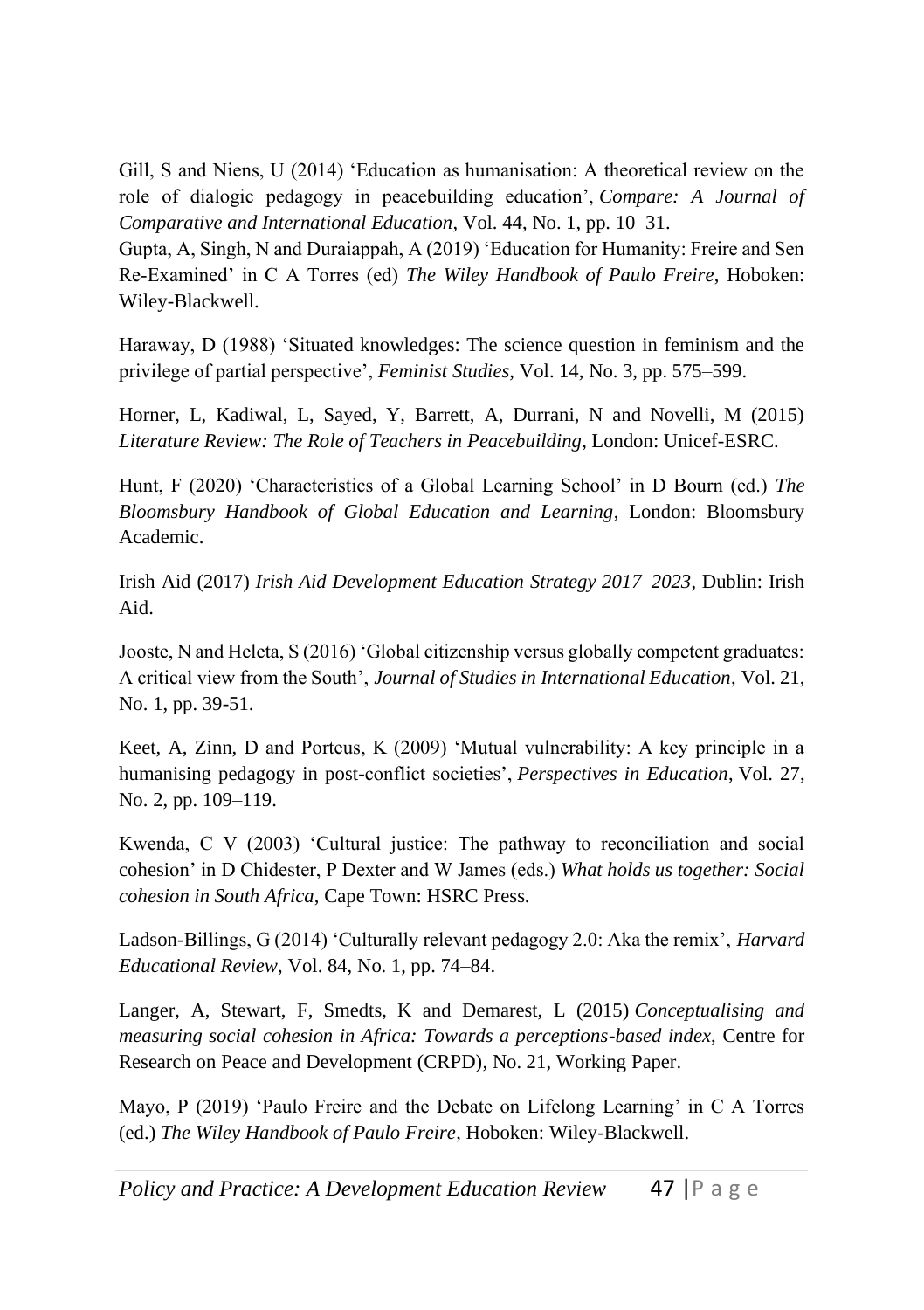McCarthy, M and Gannon, M (2016) 'Embedding Development Education in Post-Primary Teaching and Learning: Lessons from WorldWise Global Schools', *Policy and Practice: A Development Education Review*, Vol. 23, pp. 102–123.

McCloskey, S (2016) 'Education for social change: The Global Learning Programme in the North of Ireland', *Policy and Practice: A Development Education Review*, Vol. 23, pp. 139–161.

MIET AFRICA (2020) *What is a CTSL school and how do we build them?* Durban: MIET AFRICA.

Mogliacci, R, Raanhuis, J and Howell, C (2016) 'Supporting teachers in becoming agents of social cohesion: Professional development in post-apartheid South Africa', *Education as Change*, Vol. 20, No. 3, pp. 160–179.

National Planning Commission (NPC) (2012) *National Development Plan 2030: Our Future – Make it Work*, Pretoria: Government Printer.

Odora Hoppers, C A (2015) 'Thinkpiece: Cognitive justice and integration without duress: The future of development education-perspectives from the South', *International Journal of Development Education and Global Learning*, Vol. 7, No. 2, pp. 89–106.

Odora Hoppers, C A (2010) 'Renegotiating agency in knowledge production, innovation and Africa's development in the context of the triage society', *Critical Literacy: Theories and Practices*, Vol. 4, No*.* 1, 78-94.

O'Flaherty, J and Liddy, M (2018) 'The impact of development education and education for sustainable development interventions: A synthesis of the research', *Environmental Education Research*, Vol. 24, No. 7, pp. 1031–1049.

Quirke-Bolt, N and Jeffers, G (2018) 'Joining the dots: Connecting change, postprimary development education, initial teacher education and an inter-disciplinary cross-curricular context', *Policy and Practice: A Development Education Review*, Vol. 27, pp. 163-181.

Sayed, Y and Novelli, M (2016) *The Role of Teachers in Peacebuilding and Social Cohesion: The Research Consortium on Education and Peacebuilding,* Universities of Amsterdam, Sussex and Ulster.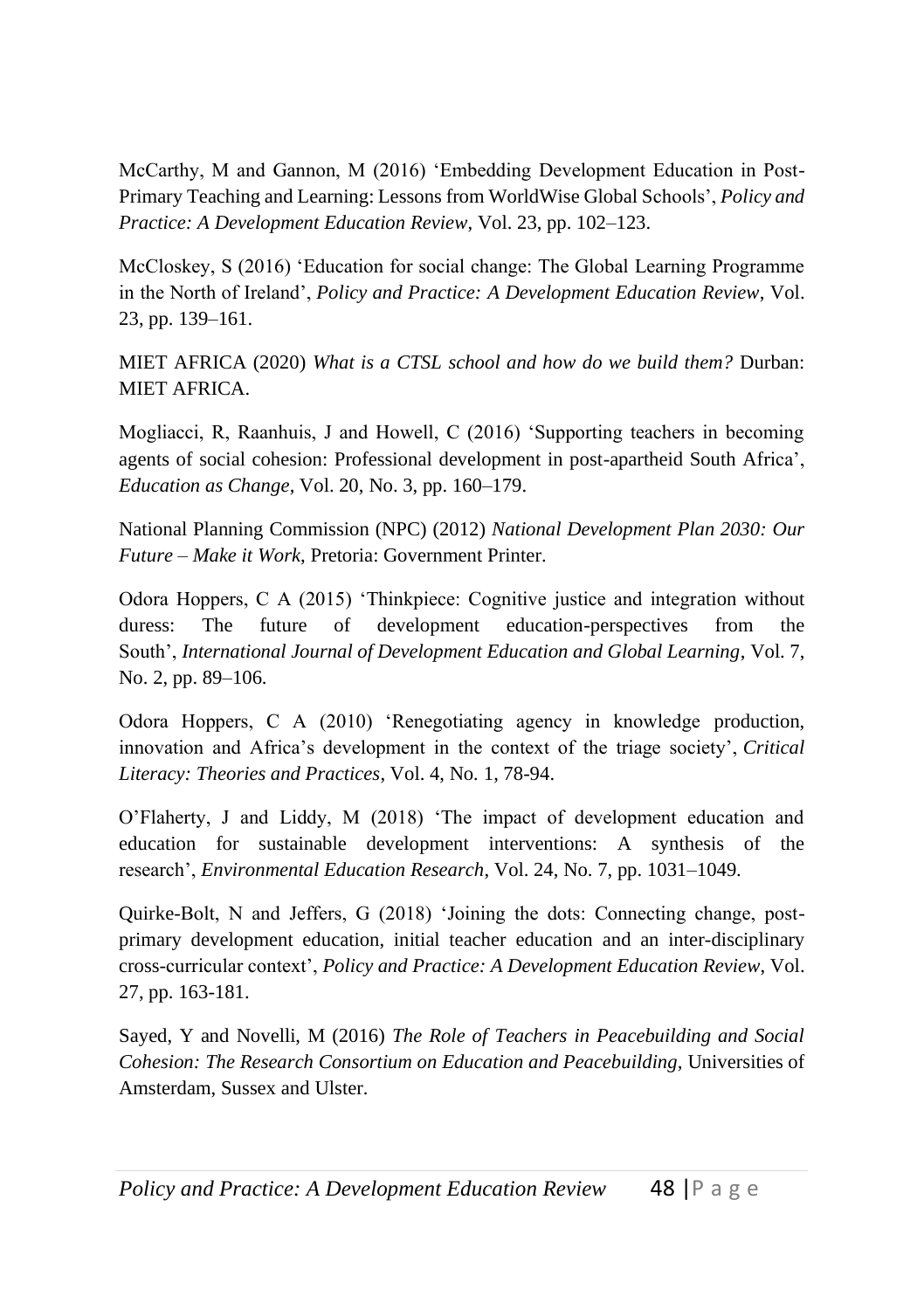Sayed, Y, Badroodien, A, Omar, Y, Balie, L, Mcdonald, Z, De Kock, T, Salmon, T, Raanhuis, J, Singh, M, Robinson, N and Nakidien, M (2017) *Engaging teachers in peacebuilding in post-conflict contexts: Evaluating education interventions in South Africa. South Africa Country Report: ESRC/DFID Research Report*, Brighton, UK: University of Sussex*.* 

Seroto, J (2020) 'The othering of teacher training in Lebowa Bantustan: A historical perspective', *Journal of Education,* Vol. 81, pp. 11–28.

Soudien, C (2016) 'South Africa: The struggle for social justice and citizenship in South African education' in *The Palgrave International Handbook of Education for Citizenship and Social Justice,* Palgrave Macmillan, London, pp. 571-591.

South African Council for Educators (SACE) (2013) *Continuing Professional Teacher Development (CPTD) Management System Overview,* Pretoria: SACE.

Spaull, N (2019) 'Equity: A price too high to pay?' in N Spaull and J Jansen (eds.) *South African schooling: The enigma of inequality*, Cham: Springer, pp. 1–24.

Staeheli, L A and Hammett, D (2013) '"For the future of the nation": Citizenship, nation, and education in South Africa', *Political Geography*, Vol. 32, pp. 32-41.

Sultana, F (2019) 'Decolonizing development education and the pursuit of social justice', *Human Geography*, Vol. 12, No. 3, pp. 31–46.

Talbot, C (2013) 'Education in Conflict Emergencies in Light of the post-2015 MDGs and EFA Agendas', *Switzerland: NORRAG*.

Timperley, H, Wilson, A, Barrar, H and Fung, I (2007) *Teacher Professional Learning and Development. Best Evidence Synthesis iteration (BES)*, Auckland: University of New Zealand.

Troll, T and Skinner, A (2014) 'Catalysing the "shadow Spaces": Challenging Development Discourse from Within the DEEEP Project', Brussels: DEEEP-CONCORD DARE Forum.

Waghid, Y (2005) 'Action as an educational virtue: Toward a different understanding of democratic citizenship education', *Educational Theory*, Vol. 55, No. 3, pp. 323–342.

Weldon, G (2010) 'Post-conflict teacher development: Facing the past in South Africa', *Journal of Moral Education*, Vol. 39, No. 3, pp. 353–364.

*Policy and Practice: A Development Education Review* 49 |P a g e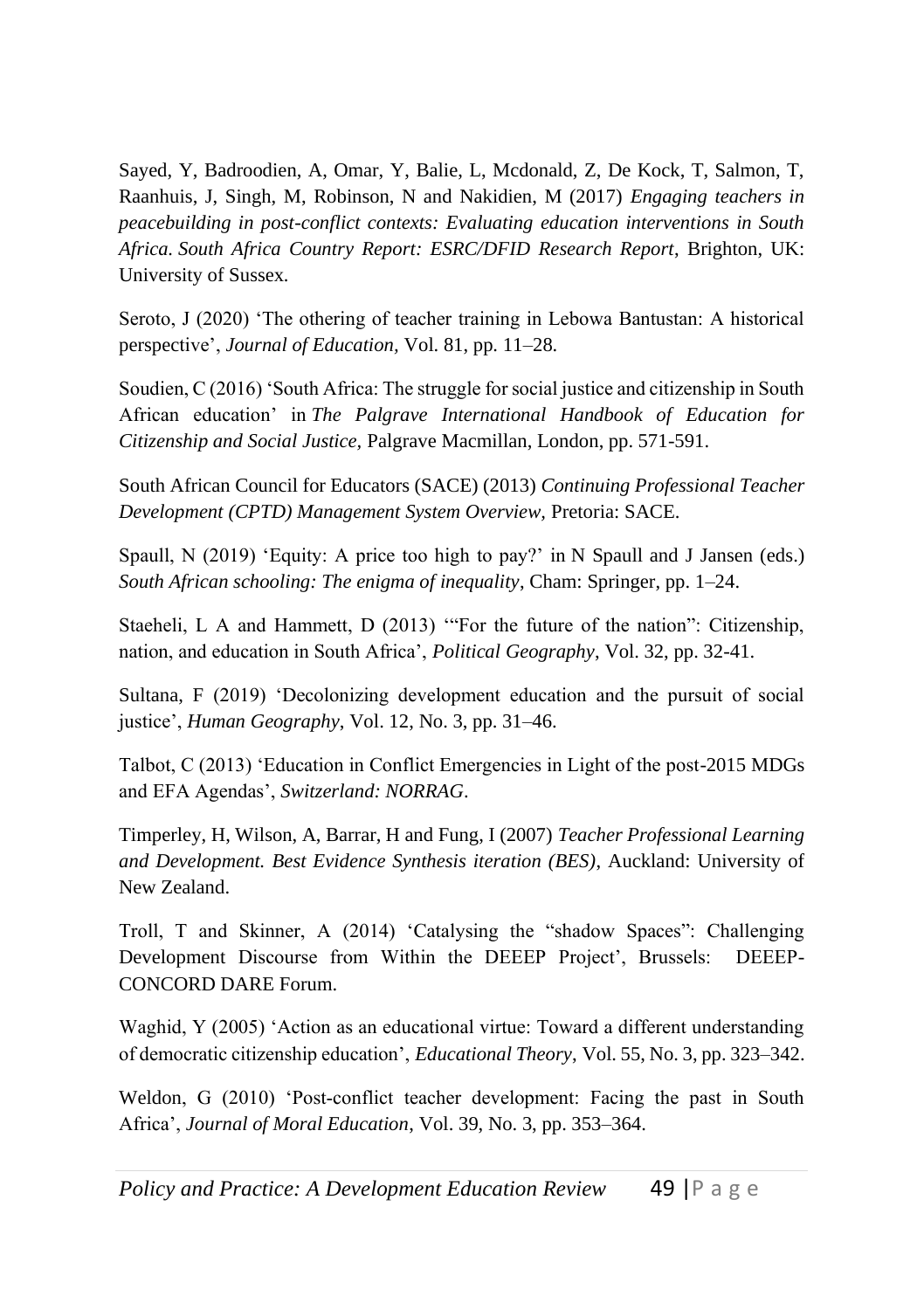Wilkinson, R and Pickett, K (2010) *The Spirit Level: Why equality is better for everyone*, London: Penguin UK.

Zembylas, M and Bekerman, Z (2012) 'Teachers' views about forgiveness in Israel and Cyprus: Mapping the prospects of forgiveness as an educational goal', *Educational Review*, Vol. 64, No. 1, pp. 99–114.

**Joyce Raanhuis** is a doctoral student at the Centre for International Teacher Education (CITE), Cape Peninsula University of Technology (CPUT) in Cape Town, with a background in Migration Studies from the University of Sussex, UK. Her doctoral research focuses on the role of teacher professional development programmes for social cohesion in the field of education in post-apartheid South Africa. Furthermore, her research interests include post-conflict education, social justice, and migration. Centre for International Teacher Education, Cape Peninsula University of Technology, Mowbray, 7700, South Africa. E-mail: [Joyce.Raanhuis01@gmail.com](mailto:Joyce.Raanhuis01@gmail.com)

**Note:** The work reported in this article was based on doctoral research and was mainly supported by the generous financial assistance of the National Research Foundation (NRF), which funds the South African Research Chair in Teacher Education, Centre for International Teacher Education (CITE), Cape Peninsula University of Technology (CPUT). In addition, CPUT provides a further Postgraduate Bursary. Opinions expressed in this article and the conclusions resulting from these studies are those of the author and are not necessarily to be attributed to the South African Research Chair in Teacher Education, National Research Foundation or CPUT.

**Disclaimer:** The author understands race to be socially constructed. However, this article uses the official categories of "Black", "Coloured", Indian" and "White". These categories were opposed under apartheid and not set by the